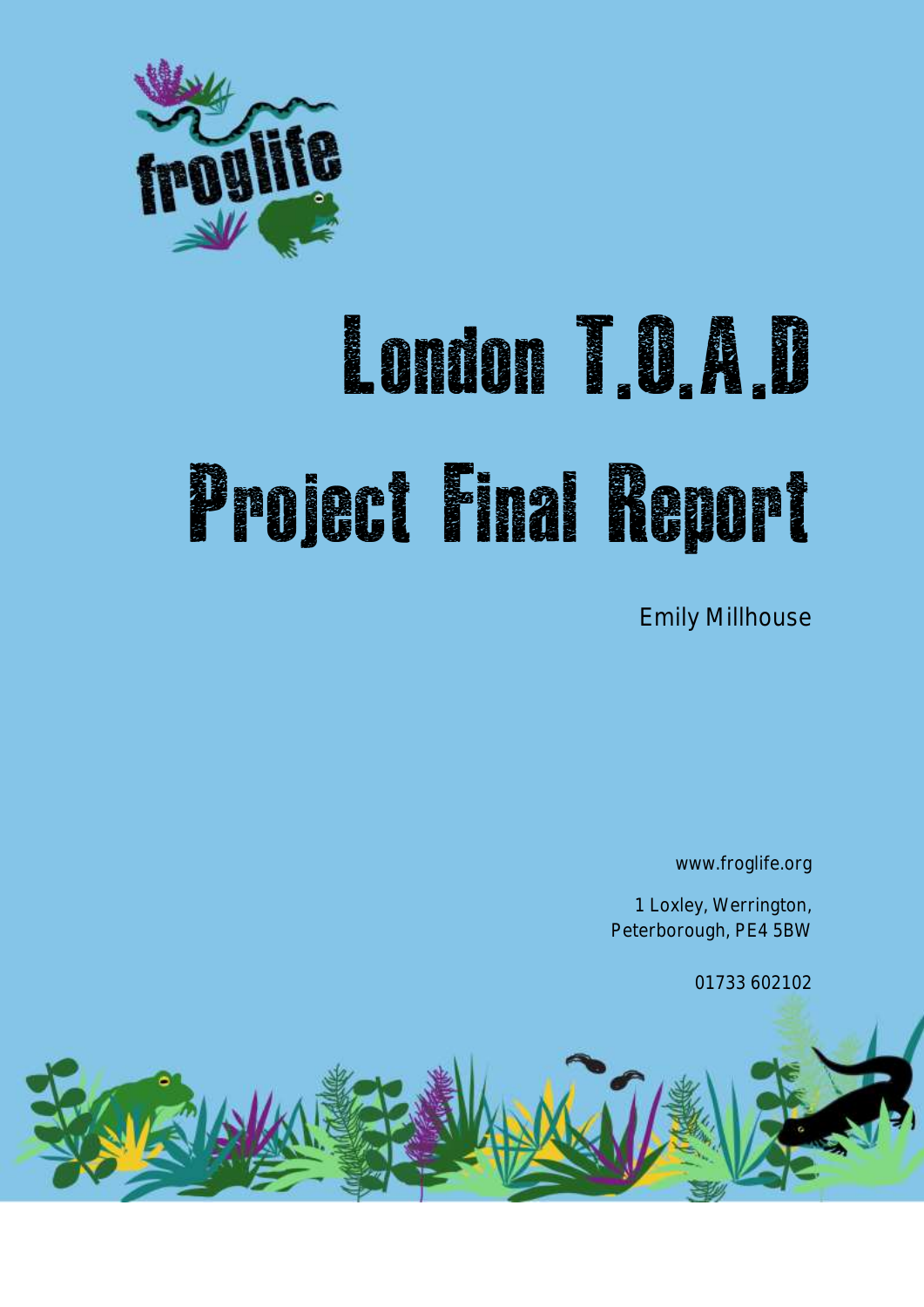

# London T.O.A.D Project Final Report

### TABLE OF CONTENTS

| 6.11 |
|------|
|      |

London T.O.A.D Project Final Report

**Aud** 

page 2

www.froglife.org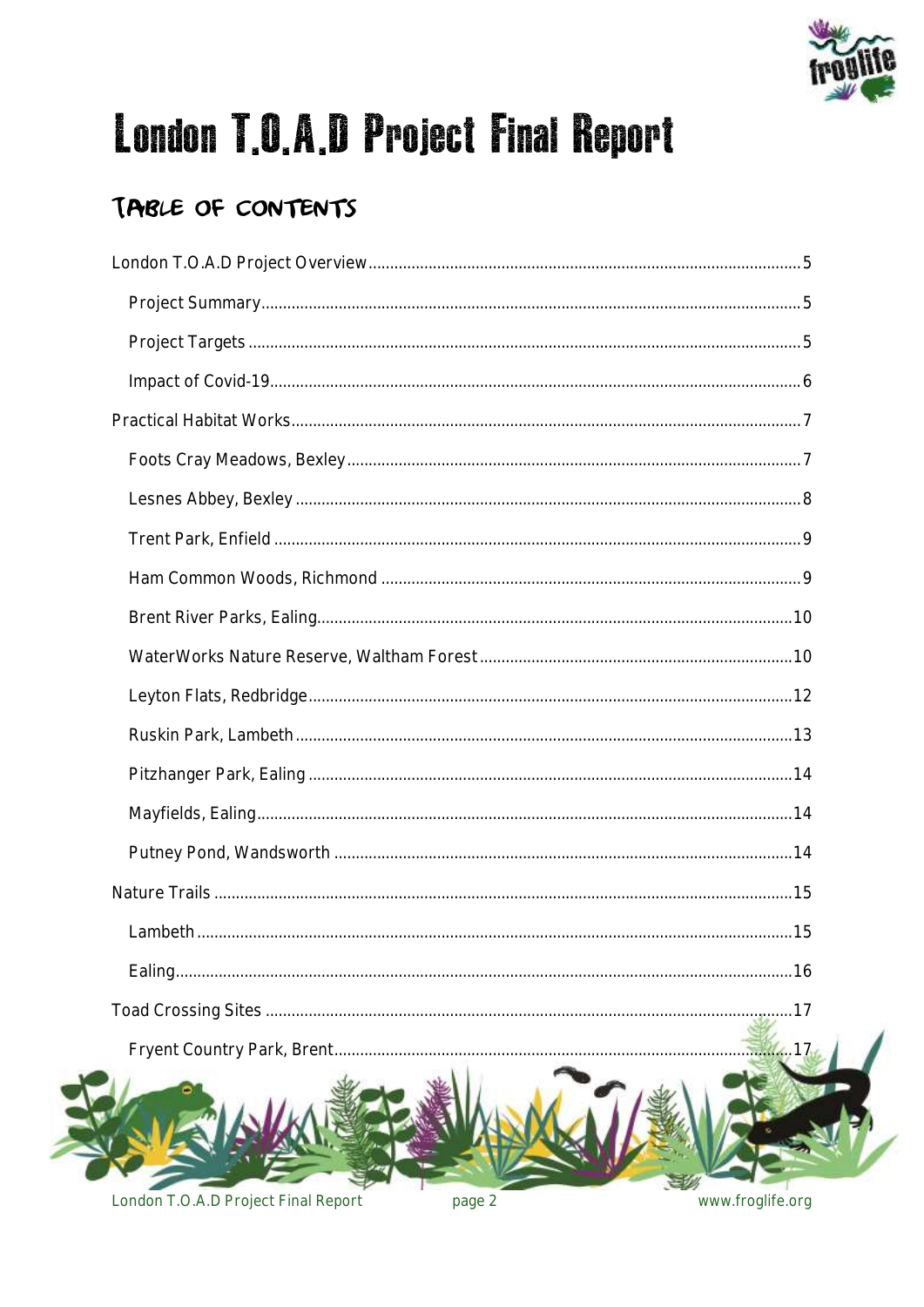

| 4.31 |
|------|
|      |

London T.O.A.D Project Final Report

page 3

www.froglife.org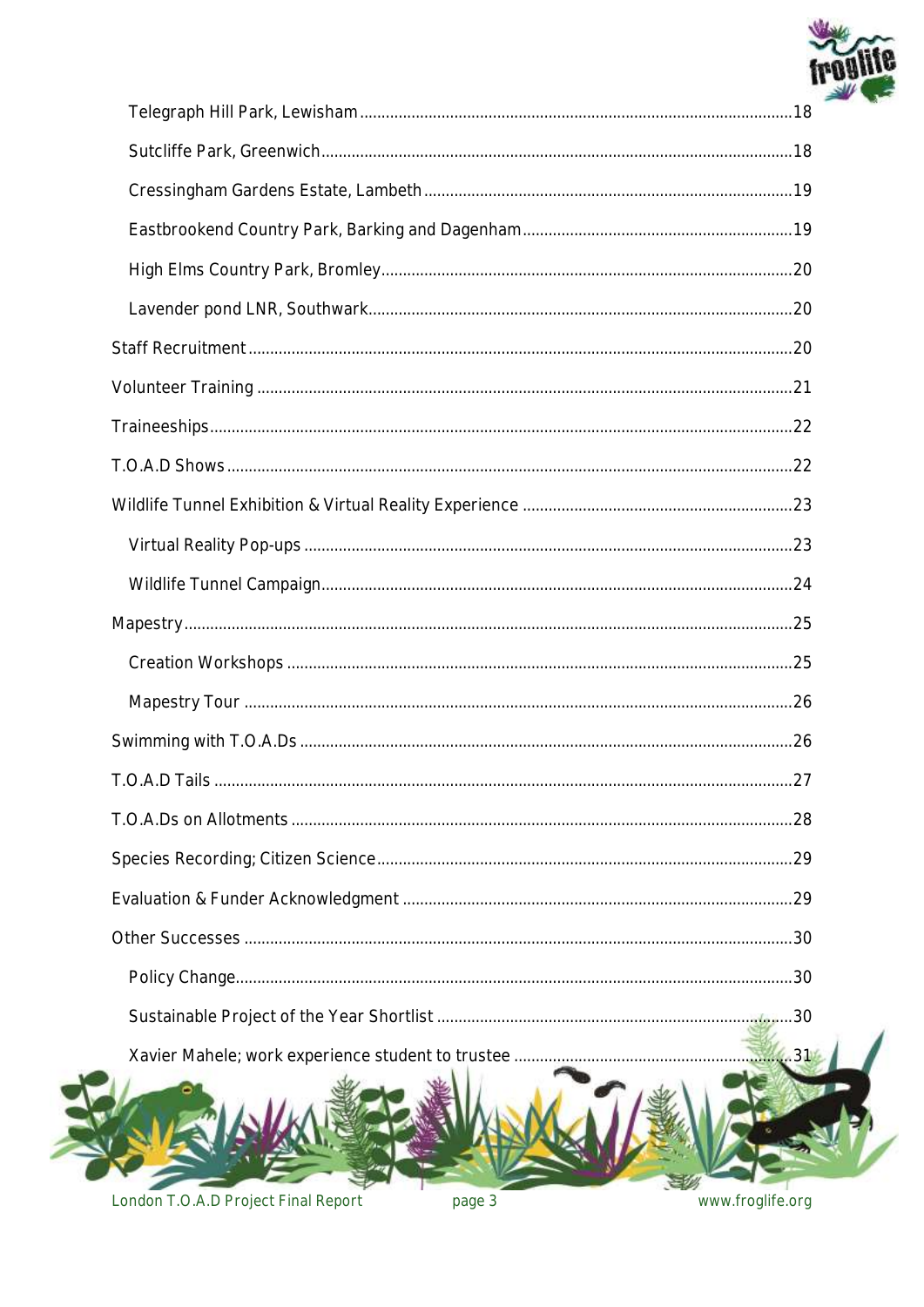

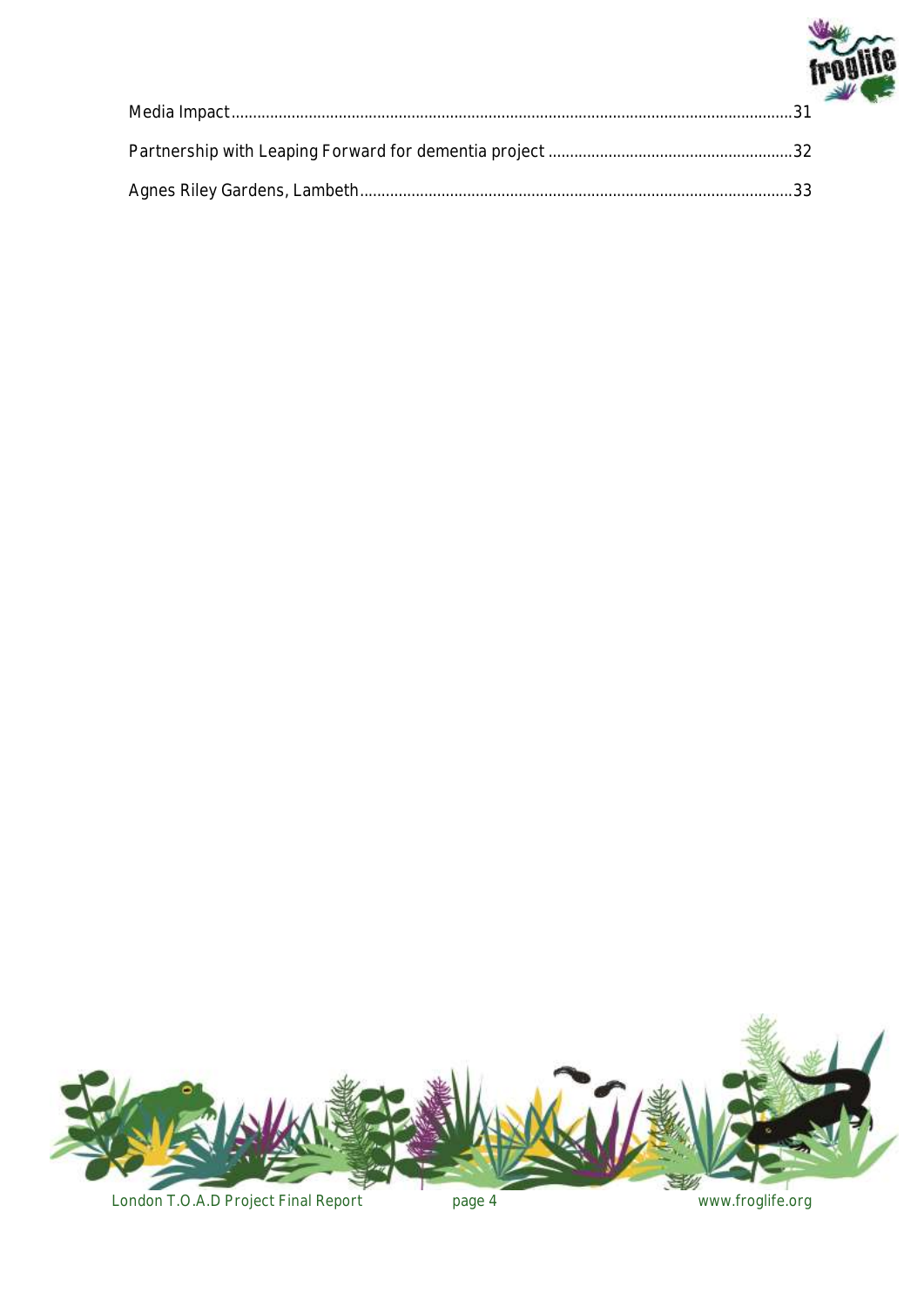

# <span id="page-4-0"></span>London T.O.A.D Project Overview

### <span id="page-4-1"></span>PROJECT SUMMARY

The London T.O.A.D Project aimed to halter the decline of the common toad in the southeast of the UK. The UK's common toad populations have declined by 68% since the 1980s with declines greatest in the southeast of England *(Petrovan & Schmidt, 2016*).

This research finding was the basis of why the London T.O.A.D project was a necessary intervention to save one of the UK's most charismatic species. The project acted as a catalyst to encourage land managers to make improvements for toads and other wildlife in their gardens, plots or land. The public engagement activities were run across a wider project area than the habitat work and equipped participants with the knowledge, skills and ideas to improve their own sites for wildlife, identify toads and other key UK herpetological species.

### <span id="page-4-2"></span>PROJECT TARGETS

| London T.O.A.D Project Targets             |                  |                                        |                                               |                                                                                                        |
|--------------------------------------------|------------------|----------------------------------------|-----------------------------------------------|--------------------------------------------------------------------------------------------------------|
| Activity                                   | Number of Events |                                        | Audience Reach                                |                                                                                                        |
|                                            | Target           | Actual                                 | Target                                        | Actual                                                                                                 |
| Mapestry                                   | 8                | 8 Venues                               | D: 400 (creation)<br>$\Gamma$ : 22,050 (tour) | $D: 422$ (creation)<br>$\Gamma$ : 36,007 (tour)                                                        |
| T.O.A.D Tails                              | 18               | 21 Schools                             | D: 540<br>1: 2781                             | D: 2427<br>Inc. 100 children via<br>foodbanks & 480<br>children through<br>Countryside Live!<br>1:3930 |
| Swimming with<br>T.O.A.Ds                  | 6                | 6 Leisure Centres<br>(23 sessions)     | D: NS<br>1: 1,224                             | D: 366<br>$\vdash N/A$                                                                                 |
| T.O.A.Ds on Allotments                     | 48               | 67 Allotments<br>$(10 \text{ online})$ | D: 920<br>I: N/A                              | D: 1144<br>I: N/A                                                                                      |
| T.O.A.D Show                               | 12               | 44<br>(inc. pop-ups)                   | D: 9,100<br>I: NS                             | D: 18,515<br>1: 235,813                                                                                |
| Wildlife Tunnel Exh (c)<br>& VR Experience | 31               | 32 Locations                           | D: 15,272<br>1: 93, 755                       | D: 6254<br>$+29,431$ (C)<br>1: 519,802                                                                 |

All key targets were achieved, as shown in the table below.

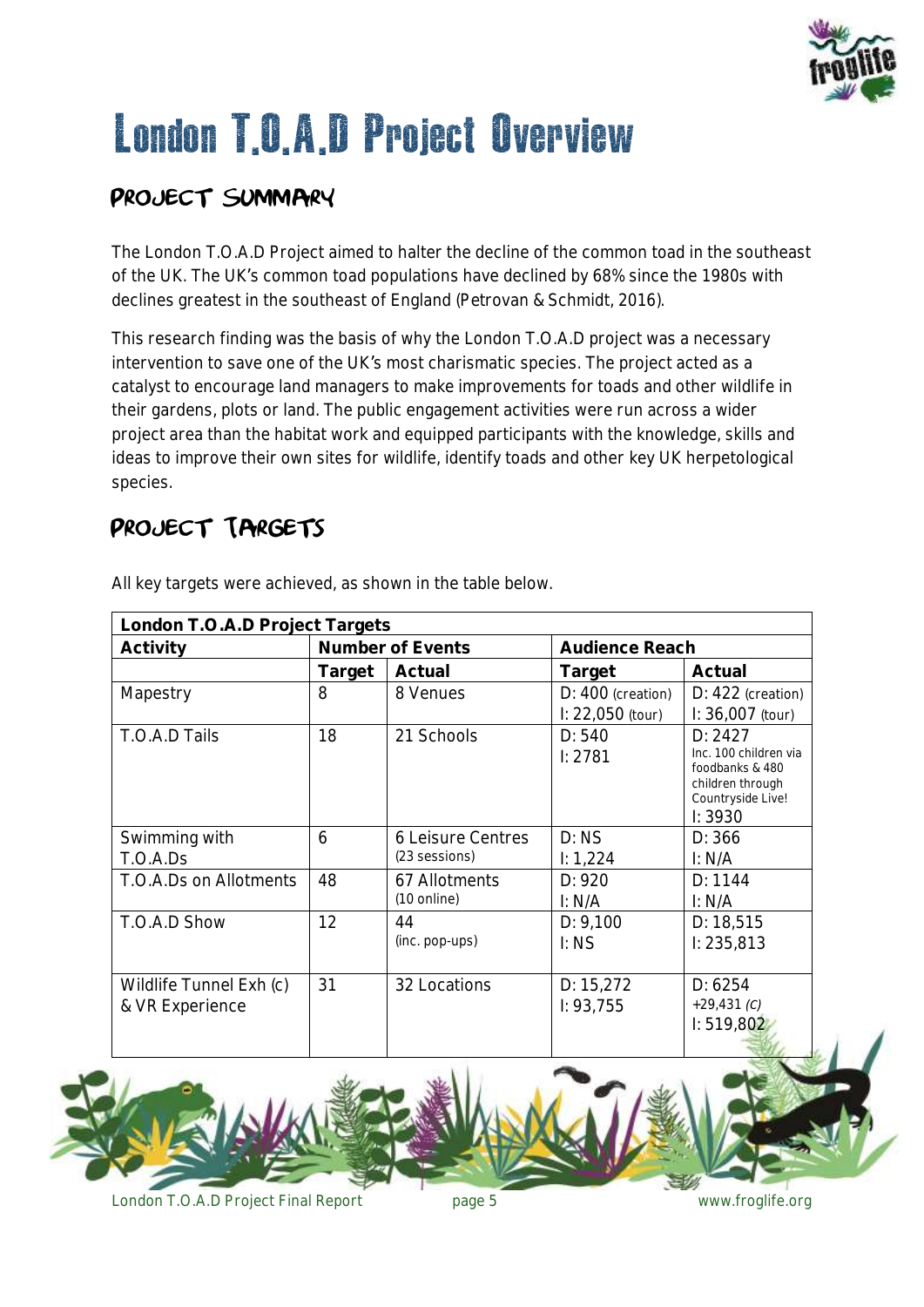

| <b>Volunteer Training</b><br>Programme                                             | 36              | 47 sessions                                                                                                                                       | D: 456<br>I: N/A          | D: 594<br>I: N/A              |
|------------------------------------------------------------------------------------|-----------------|---------------------------------------------------------------------------------------------------------------------------------------------------|---------------------------|-------------------------------|
| <b>Habitat Works</b><br>Creations 8/ Restorations 5<br>/Terrestrial improvements 7 | 7 (now<br>14)   | 17 Complete<br>Pond Restorations:<br>11<br>Pond Creations: 27<br>(plus 5 ephemeral<br>scrapes)<br><b>Terrestrial Habitat</b><br>Improvements: 119 | N/A                       |                               |
| <b>Nature Trails</b>                                                               | 2(10)<br>sites) | 2 Complete                                                                                                                                        | 150                       | 258 (at 26<br>volunteer days) |
| Miscellaneous                                                                      | N/A             | N/A                                                                                                                                               | N/A                       | 1240                          |
|                                                                                    |                 | Total Reach:                                                                                                                                      | D: 26,838<br>$1:128,005*$ | D: 96,658<br>1: 791,202       |

Amount of London T.O.A.D Events delivered so far: **391** Boroughs engaged: **31**

**D: Direct / I: Indirect /** *NS: Not Specified / C: change.org signups*

#### <span id="page-5-0"></span>Impact of Covid-19

All the project targets were achieved despite Covid-19, but As to be expected, the London T.O.A.D Project was significantly affected by the impact of covid-19 and the associated lockdowns, with 48 postponed or cancelled events that had been organised. Although there was a significant amount of the project delivery phase affected by lockdowns and periods of staff furlough, the London T.O.A.D team were quick to adapt to delivering a selection of sessions online- including committing to stay in touch with as many of the normal project participants to maintain both a presence and provide an educational outlet.

Our project adapted T.O.A.D Tails into a 30-page workbook for students to use in conjunction with their online learning sessions. The T.O.A.Ds on Allotment sessions were swiftly shifted online to Zoom to continue inspiring people to take action in their allotment plots, local green spaces and gardens- which many were accessing for their daily exercise and for mental health benefit. This workbook along with 100 *The Perfect Pond* storybooks were also given to a foodbank resource provider in Greenwich to be given to families educating children at home during the lockdowns.

When the UK government allowed for activities to commence once again, some activities that relied on partnership working did take longer to restart as locations such as Leisure Centres required for Swimming with T.O.A.Ds were far more cautious on re-opening.

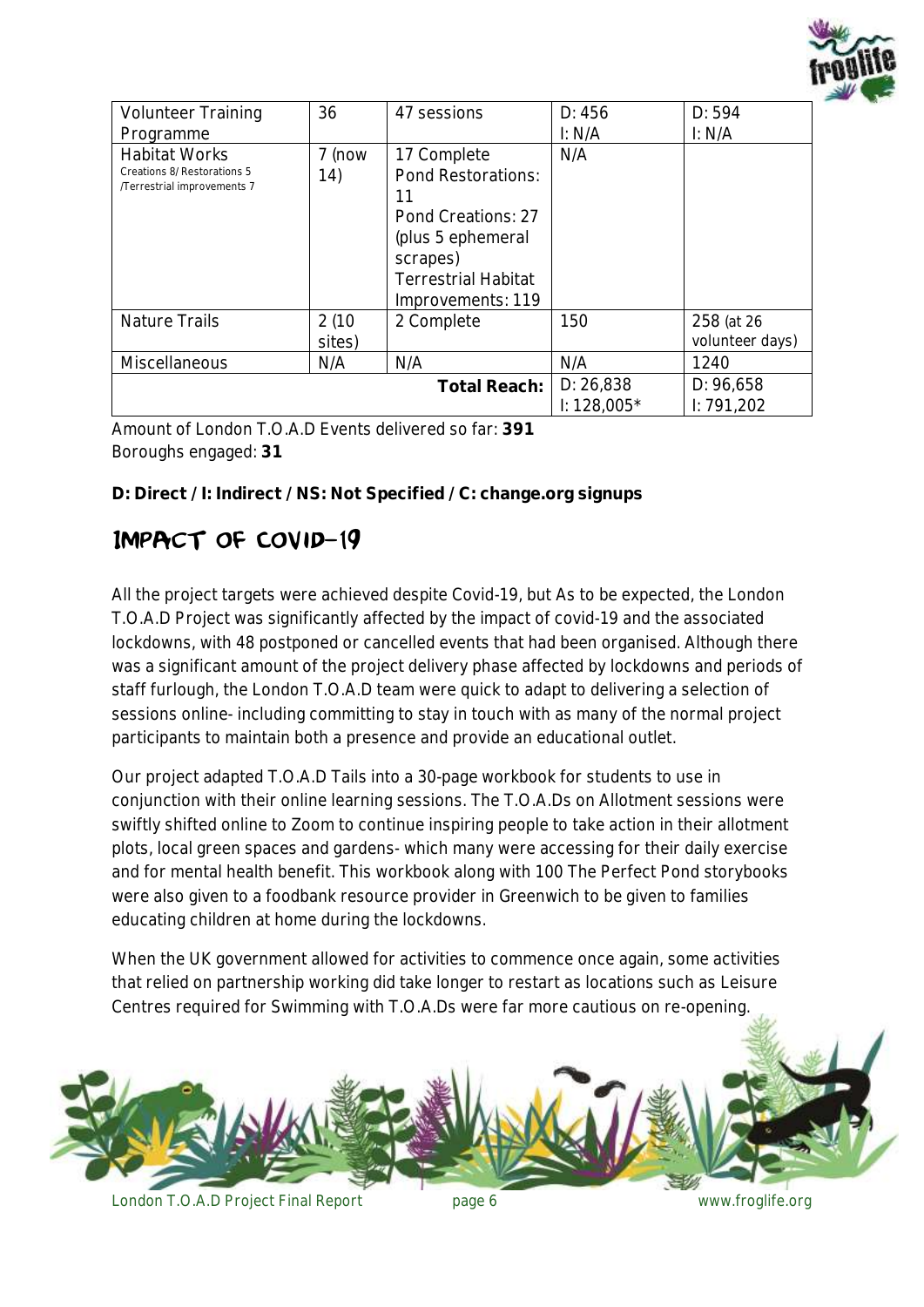

# <span id="page-6-0"></span>Practical Habitat Works

*Approved purpose 1 - Landscape-scale habitat works at 7 London sites: Ham Common Woods, Lesnes Abbey Woods, Foots Cray Meadows, WaterWorks Nature Reserve, Leyton Flats, Trent Park and Ruskin Park; including 5 pond restorations, 8 pond creations and 7 terrestrial habitat improvements.*

**To clarify the changes on this approved purpose**

- Agreed Change: Trent Park changed from 2 pond creations and 1 large pond restoration to 1 large pond restoration and 2 pond creations and wetland area created at Eastbrookend Country Park
- Agreed Change: Ham Common Woods changed from 2 lined ponds to 1 larger (500m2) unlined pond and 5 new unlined pond in Ealing, Churchfields Pond (650m2), Brent Lodge Park Pond (300m2), Brentham Meadow Pond (500m2), Elthorne Park Pond (200m2), Cuckoo Park Pond (250m2)

Overview:

Sites worked on: 17

Pond Creations: 27 (plus 5 ephemeral scrapes)

Pond Restorations: 11

Terrestrial Habitat Improvements: 119

### <span id="page-6-1"></span>FOOTS CRAY MEADOWS, BEXLEY

At Foots Cray Meadows, the London T.O.A.D team created one new pond and restored an older pond on site. All preparation work, clearing scrub vegetation and removing overhanging branches, was carried out by the team and the Friends of Foots Cray Meadows. This site is stronghold for common toads locally, so the importance of providing breeding habitat is significant.

Pond 1: Creation (approx. 25m x 35m)

This pond was created in the boggy area adjacent to the River Cray pathway. Due to the underlying geology of this area, this pond did not require any lining. This pond filled up with rain water almost instantly and has remained a healthy level since it was created. Native plants were translocated from mature ponds on site, mostly water mint and a variety of



London T.O.A.D Project Final Report page 7 www.froglife.org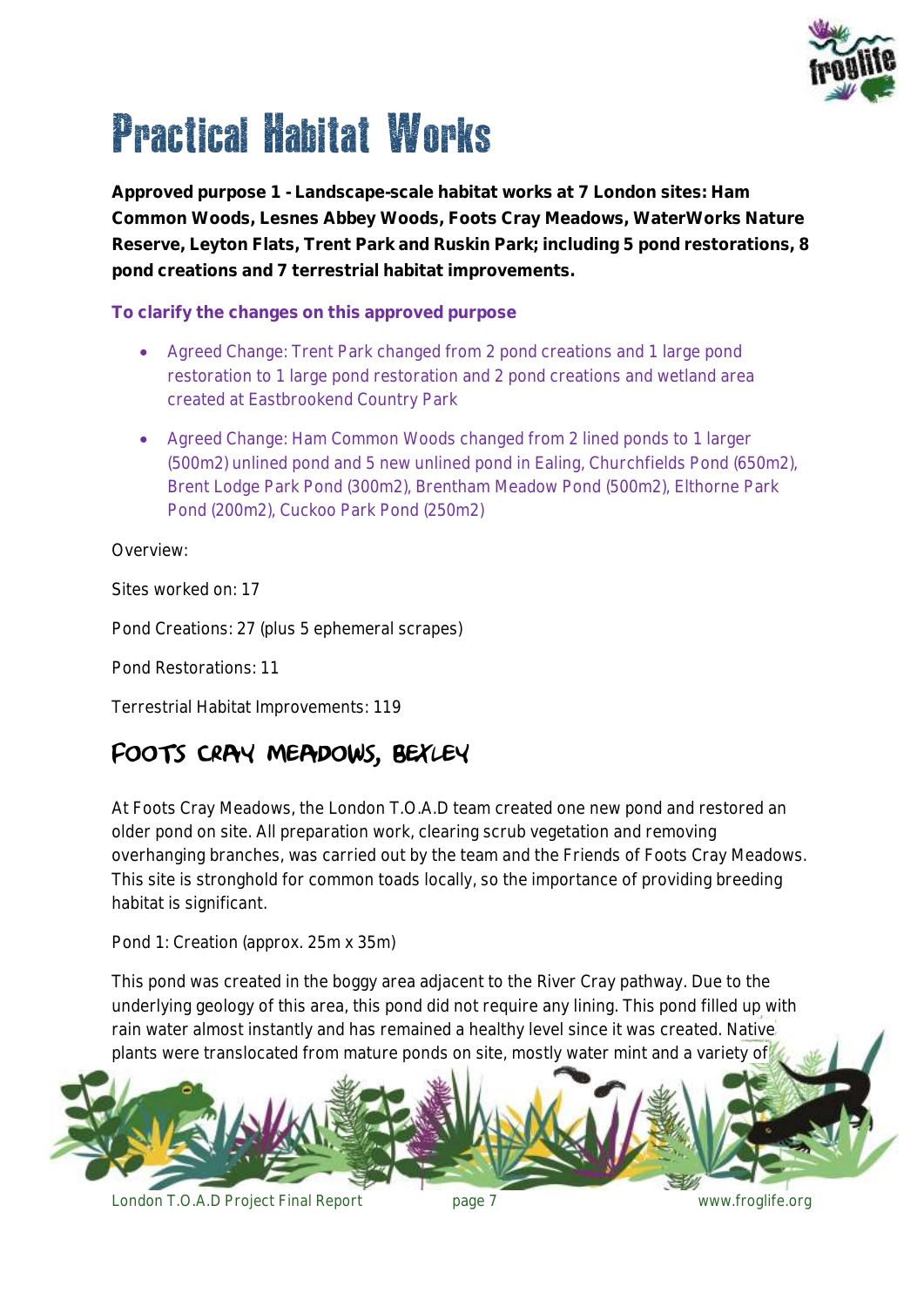

sedges and a second planting session involved planting newly purchased plants to increase the diversity on site. Common frogs, common toads and smooth newts were found in the surveying training session, with smooth newts being the most numerous in this new pond.

Pond 2: Restoration (approx. 15m x 15m)

This pond was cleared and re-profiled, which led to this pond being slighter larger than before and now as a lot more open water. A water feed into the pond was blocked and this was cleared to ensure that the pond has a constant water supply. This pond was found to not only have common toads, smooth newts but also the European Protected Species, the great crested newt. This is the only pond on site that has a population of great crested newts, which highlights the importance of having multiple ponds in suitable sites.

#### <span id="page-7-0"></span>Lesnes Abbey, Bexley

Pond 1: Restoration (approx. 75m x 75m)

This pond, called Pine Pond, that was restored was a very large, historical pond located close to the two entrances to the woods. All pathways from the entrances lead visitors to walk past the pond, the pond is therefore well-known to local residents. Not only is it a very large pond, but it is also very deep and hence it is fenced. The pond does contain fish, but this is not a problem for the local toad population, as common toads produce a bufotoxin that make them unpalatable to fish, so unlike frogs and newts they can happily coexist. Pine Pond had not had any professional management for at least 30 years. The two volunteer groups on the site have tried to maintain the pond, but it was in such a state that it required a long-reach digger to clear the surface of the pond. Within 2 weeks of this pond restoration being complete common toads were recorded mating within the pond, and laying toadspawn strings- a sight that hadn't been recorded for many years.

Pond 2: Restoration (approx. 10m x 15m)

This pond, called Fountain Pond, was restored around one year after Pine Pond. As the works to Pine Pond were so significant and involved de-silting the drainage ditches, we suspected that Fountain pond may be affected by an increased in water inflow. After a year a decision was made to re-profile Fountain Pond to allow it to cope with the additional water feeding it and to plant it with boggy plants, as it will naturally dry and fill throughout the year. Upon the 1 year site assessment visit we found that Fountain pond was now teeming with juvenile smooth newts.

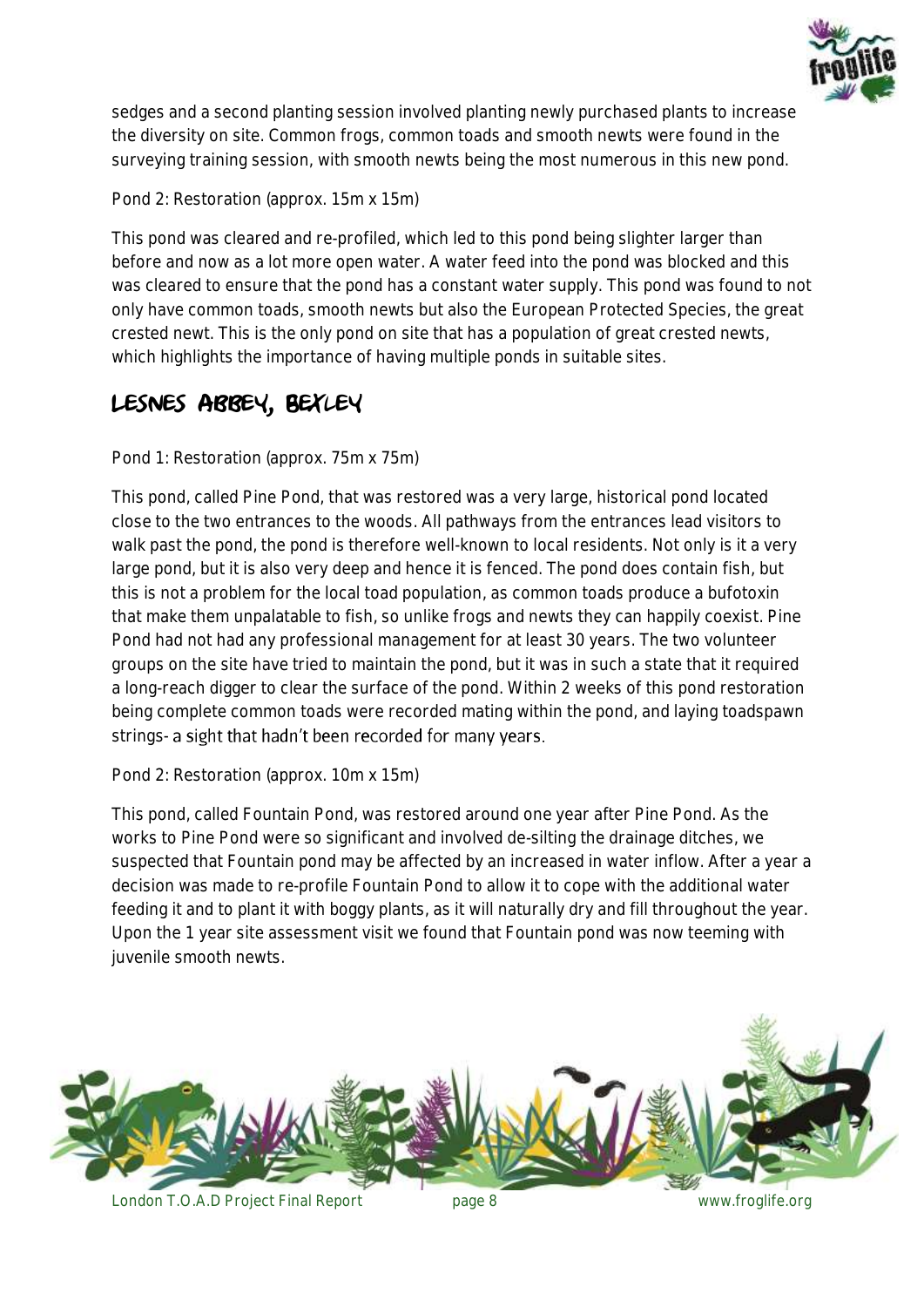

### <span id="page-8-0"></span>Trent Park, Enfield

Trent Park is a large country park, around 400 acres within London's green belt. It is home to a variety of amphibian life, including common frogs, smooth newts, great crested newts and common toads. Although common toads are found on site there is no population estimate, and they are mainly observed in the Eastern side of the park (Cockfosters Road Entrance) where there was only 1 large pond present that was in poor condition.

Pond; Restoration (approx. 40m x 40m)

This first part of the pond works here was to remove selected trees and overhanging branches to open the pond area and allow more light onto the pond, as initially it was majority in shade. We reprofiled and deepened the pond through removal of silt, ensuring shallow marginal shelves to return the pond shape to a better fit for wildlife. All excavated soil was retained on site, mainly used to form basking banks and cover hibernacula, created by the Friends of Trent Park.

"The Friends of Trent Country Park are pleased with the contributions made to the park by *Froglife. The park is visited by over a million people each year but it is also home to thousands of species of flora and fauna and conservation and education are a big part of the Friends mission. Froglife has helped with both by improving existing and creating new amphibian habitat and by engaging in fun and interesting outreach programmes. Froglife has also provided expert advice It has been a productive and co-operative partnership that we*  hope will continue beyond this project." Carol Fisk, Vice-Chair

#### <span id="page-8-1"></span>Ham Common Woods, Richmond

The plans for Ham Common Woods were changed during the delivery phase (as mentioned above), and instead of 2 lined ponds, one larger pond was created on this site and additional ponds created on 5 new sites instead.

Pond; Creation (20m x 25m)

This pond creation was made larger than planned as the clay soil substrate meant that the area held more water than expected, so with the mini-digger on site we re-scaped the area and created a 20m x 25m pond without the need for a liner or any worries about damaging nearby tree roots. This pond will hold water throughout the breeding season, even if a drier spring occurred. All spoil from the excavation was used nearby on site to channel rainwater into the new pond.

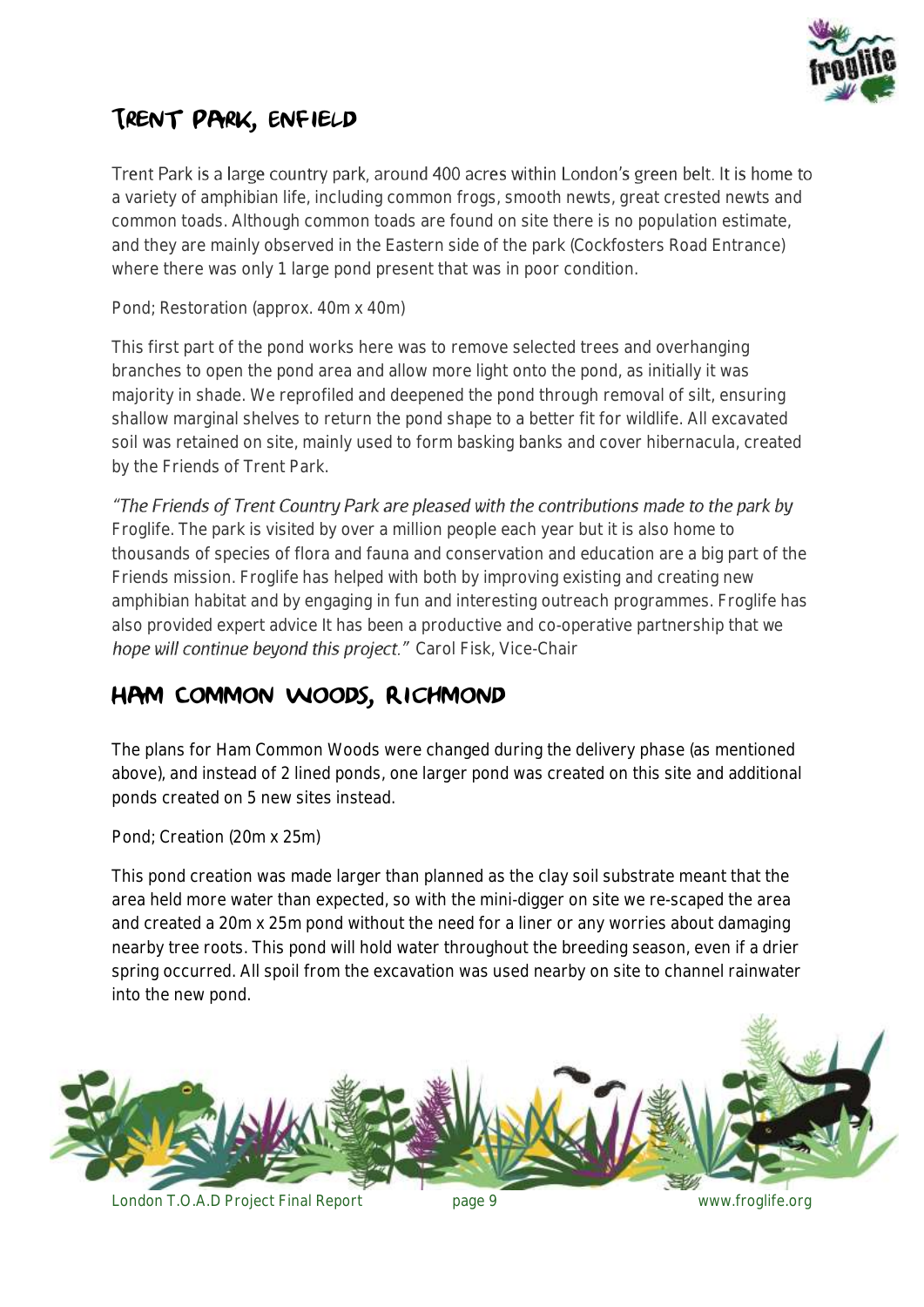

This site is significant for common toads, as it hosts London's largest formal common toad crossing, and this additional aquatic habitat work will allow for the local population to expand.

### <span id="page-9-0"></span>Brent River Parks, Ealing

As part of the agreed change to the Ham Common Woods habitat works, Froglife added 5 additional sites in Ealing, where common toads had been identified and there was no pond provision. These sites were Elthorne Park, Churchfields Park, Brent Lodge Park, Brentham Meadow and Cuckoo Park. This change has actually had a wider positive impact for common toad populations as a larger area of improvement (roughly 1900m2 additional) has been achieved.

#### Ponds 1-4; Creations

At the main Brent River Parks (Elthorne Park, Brentham Meadow, Brent Lodge Park, Churchfields Park) 4 new unlined ponds were created. At all sites excavated spoil was used on site to create basking areas for reptiles and multiple hibernacula (covered brash/ log piles) for over-wintering species, such as newts, toads and hedgehogs.

#### Pond 5; Creation

Cuckoo Park: 1 new 250m2 unlined pond added to the park, this was an especially significant addition as the site has ample scrub and meadow habitats and has a population of common frogs regularly spotted on site but no appropriate breeding areas.

The creation of these 6 new ponds has greatly enhanced the site, providing much needed habitats for amphibians but also a wide range of other aquatic wildlife. The addition of these ponds will also help alleviate any flooding events in these areas as there is now an available depression in the landscape for any surface water to collect in.

#### <span id="page-9-1"></span>WaterWorks Nature Reserve, Waltham Forest

The project was designed to consist of the creation of one large-lined pond at Waterworks within Lee Valley Regional Park, along with associated terrestrial management works to improve habitats available for foraging and hibernation. There is a lack of formal data on amphibian populations for the WaterWorks site, however common toads are known to be present. The Ranger for the site, Dominic Allen, reports seeing a large number of toadlets in 2016 and a good number in 2017, though less than the previous year.

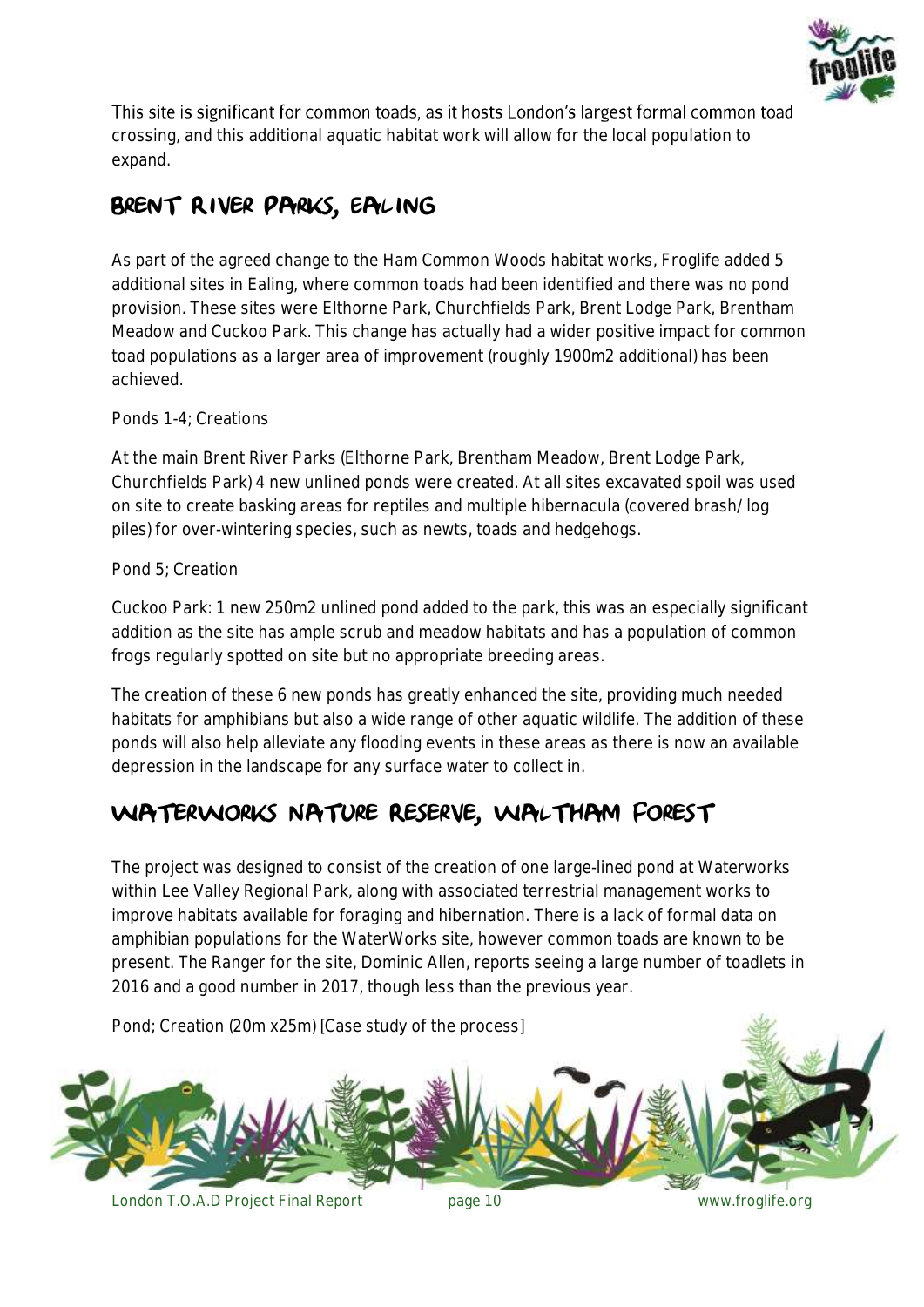

Once all the relevant permissions were granted for the works, all relevant representatives from Lee Valley Regional Park, Froglife, FES and Maydencroft were present on site for the commencement of works. A walkthrough was conducted to reaffirm all plans that had been drawn up and the machinery for the pond creation arrived early morning. The site for the pond creation had a shallow depression in one section that despite a fairly dry period prior to work commencement was holding some water.

The pond shape was measured and marked out and the excavator broke ground into what we were expecting to be a layer of soil, sand, gravel and then clay pipes as the area for the pond creation was a historic filter bed. A test dig or smaller observational monitoring pond couldn't have been undertaken prior to the commencement of works as the process for obtaining permission to break ground so lengthy resulting in the grant extensions being sought. The initial dig uncovered an unusually high water table level especially since the Lee Valley staff had not carried out their annual flooding of the area. The water table appeared to be sitting at approximately 30cm below the surface.

The excavation continued with the spoil consisting mostly of sand and gravel being moved by the dumper to the sides of the area to allow grading into the banks as per the agreement with the Lee Valley staff. Once the top layer of soil had been removed and consolidated for use in covering the liner the excavation had to pause allowing the water to be pumped out of the excavation and the surrounding area over the bowl wall into the adjacent bed that was full of water. As the ground consisted of sand and gravel it wasn't just the water in the excavation being pumped out but the entire filter bed as all the ground water was moving into the excavation almost as quickly as it was being pumped out. To combat this, two large capacity pumps were used and the water pumped out of the bed we were working in to allow the excavator to shape the pond to the desired depth and profile.

After a lengthy period of pumping water, the excavator was able to dig further down where it was discovered that instead of the clay pipes used historically in the filter process there was a thick layer of concrete below the gravel at approximately 90cm meaning the pond would be over 100cm short of the desired depth. After consultation with the Lee Valley staff it was decided to investigate what was below the concrete base layer and upon breaking through, we discovered a nice layer of natural clay. The concrete was removed and put aside for use in the hibernacula creations and the pond shaped to the original design with the pumps still working away emptying the water as the excavation took place.

Both pumps were working for a week emptying water from the now shaped pond in order to allow the underliner, liner and overliner installation. The water levels would rise overnight again once the pumps were turned off which suggested that ground water was coming into the filter bed from one of the adjoining compartments. This would ultimately dictate that the pond creation would have to remain unlined in order to ensure no problems would be encountered in the future with the liner ballooning from the pressure build up of incoming

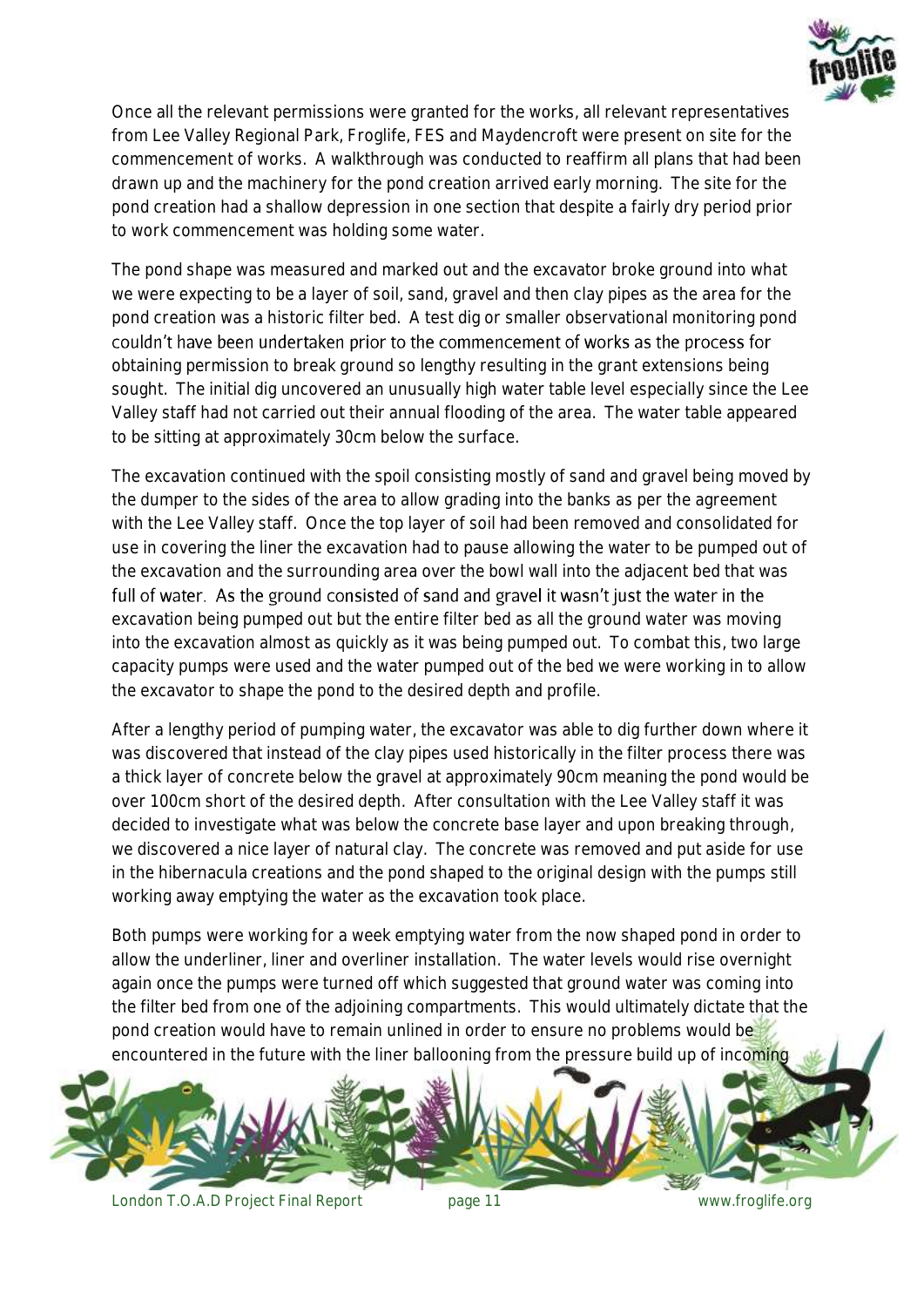

water flow. Even with the weight of the substrate over the top of the liner it was deemed too high a risk to take as the amount of water coming into the pond from the surrounding area was just too great to be confident that the liner would remain in place.

With the decision not to line the pond agreed the area was landscaped with the spoil shaped into several hibernacula using the concrete excavated. The additional spoil was graded into the surrounding sides providing excellent basking banks that should naturally vegetate over time.

Three scrapes were created in close proximity to the water outlet corner and should provide nice ephemeral habitat for wildlife. These gravel scrapes will rise and fall with the area water table that can be controlled by the Lee Valley staff.

After completion of the works a site meeting was held to assess the pond, which was both holding water and now home to diverse range of aquatic invertebrates. The monitoring of the pond in future years will give us an indication of its success in providing an excellent habitat for breeding amphibians and the wider wildlife that resides in Lee Valley.

### <span id="page-11-0"></span>LEYTON FLATS, REDBRIDGE

Leyton Flats in within Epping Forest (London's largest open space and a registered charity managed by the City of London). Common toads had been recorded on site and breeding populations of this species were known to be present within the wider Epping Forest area, however the Leyton Flats area didn't offer any ideal breeding habitat for this species. Common toads prefer to breed in large, open, deep ponds which do not dry up.

Pond; Restoration (50m x 75m)

Work began in February 2020 with the clearance of the selected trees, brash, scrub and construction of hibernacula resulting in a massive improvement of the surrounding terrestrial habitat. The area having been subjected to many days of rainfall was very wet and with the trees down it was clear to see the original shape of Cow Pond. It was decided to hold back on bringing the excavator in for the pond work until the water level had dropped and allow us to manoeuvre the machinery around without fear of running into trouble due to the soft wet ground.

With the surrounding area clear of willow the excavator, a 22 tonne long reach machine, was mobilised to carry out the restoration. The vegetation was removed from the bottom of the pond and carefully spread in the north westerly area identified previously as a good space for spoil. The pond silt was removed and bunded in the clearing and the pond was profiled creating a large gently sloped drawdown area to the North East into a deep pocket of around 2.0 – 2.5 metres in the central area of the pond. Any clay removed was kept separate to



London T.O.A.D Project Final Report page 12 www.froglife.org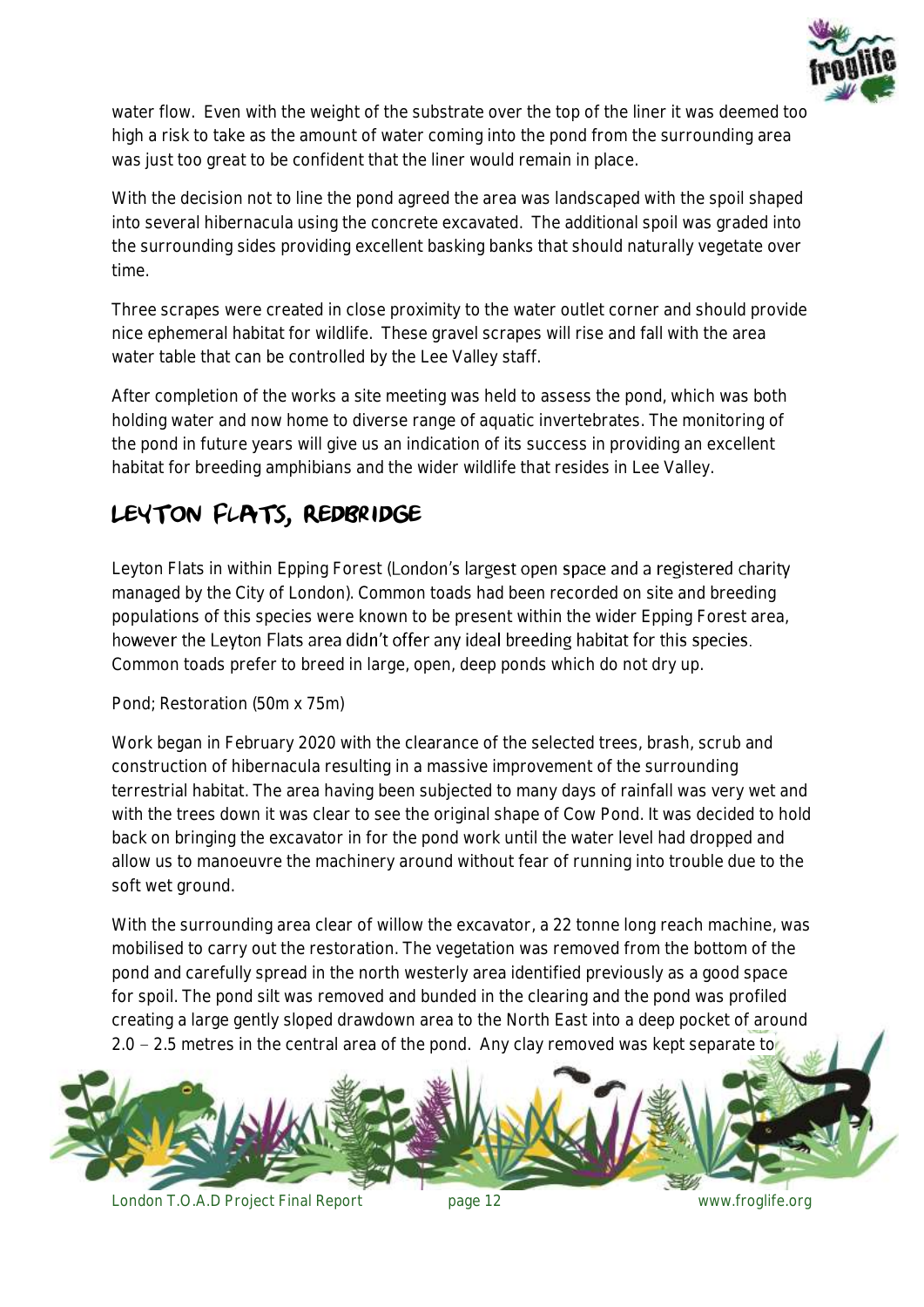

ballast and then spread over the sides and bottom of the pond with the excavator bucket. The results were extremely pleasing with great profiling of the pond creating various depths for amphibians and invertebrates. The logs that were on site and brash were used in creating hibernacula for amphibians and improving the surrounding terrestrial habitat.

### <span id="page-12-0"></span>Ruskin Park, Lambeth

Ruskin Park is one of Lambeth's 12 Green Flag Award-winning parks and a Borough Grade Site of Importance for Nature Conservation (SINC). Although located in an urban location, Ruskin Park is a valuable green space both for wildlife and the local community. Common Toads have been recorded on site although upon our first assessment they do not have any ponds appropriate for breeding.

#### Pond 1; Restoration

This pond was heavily silted and was last de-silted in 2006, which had led to it becoming very shallow. It was last noted at a good depth in 2017, but the water level has dropped further since.

The London T.O.A.D team worked with Lambeth council to remove non-native plant species surrounding the pond, including ornamental spruces and Japanese Knotweed. Once these plants were isolated, a long reach digger was brought on site and the pond was emptied of leaf litter and silt. As the pond water level was so low, we were also able to access the middle island and cut back many of the plants here as they were encroaching into the pond. The following spring after the works the team returned to add suitable native aquatic and marginal plants with the Friends of Ruskin Park and Lambeth Council.

#### Pond 2; Restoration

This pond was created in 2010 and is located in the wildlife garden. The work done here was some vegetation management to remove some of the reeds and larger plants that were reducing the water retention and creating channels for the water to filter through the two sides of the pond. As this area is open to the public to explore the wildlife, the ponds are not closlely fenced in, and small earth bridges were made over these channels to allow people to get close to the water to look for animals.

"We have always enjoyed a productive relationship with Froglife in terms of improving our parks and open spaces so they are better for biodiversity and people's access to nature, and *the London T.O.A.D. was no exception. The activities undertaken in our sites as part of the project, including improvements to the ponds in Ruskin Park as well as new information trails in other locations, have had a visible impact upon protecting and enhancing habitats not just for common toads but other wildlife species too. The commitment and professional expertise* 



London T.O.A.D Project Final Report page 13 www.froglife.org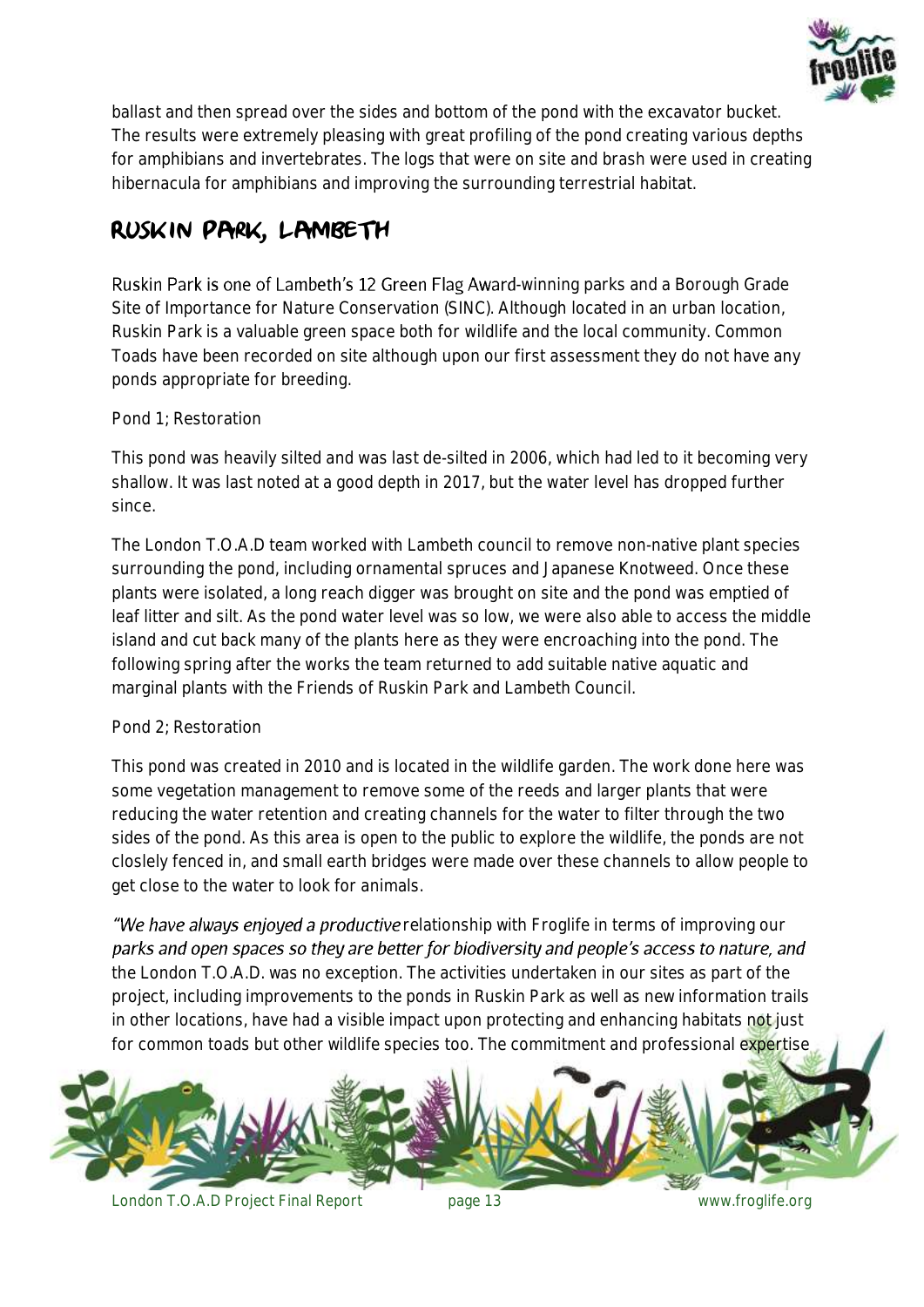

*of the Froglife staff and volunteers involved in the project has been exceptional. Dr Iain Boulton, Environmental Compliance Officer, Lambeth Landscapes, London Borough of Lambeth*

#### <span id="page-13-0"></span>Pitzhanger Park, Ealing

Added Value Site- Pond 1; Creation (35m x 15m)

One larger and deeper pond, Argyle Pond, was created on site to give provision for common toads to breed on site. Alongside this pond there are new scrapes and a south facing basking bank for potential reptiles and solitary bees to bask through spring and summer.

Pond 2-4; Creation

Elsewhere on site 3 new wildlife ponds have been created, these have been gently profiled and will be left to self-seed with localised native plants.

#### <span id="page-13-1"></span>Mayfields, Ealing

Added Value Site- Pond 1; Creation (10m x 10m)

One large new toad pond created on site with 2 scrapes added nearby.

Pond 2-5; Creation

A network of 4 new wildlife ponds have been created on the site to encourage amphibians to spread their distribution over the site.

#### <span id="page-13-2"></span>Putney Pond, Wandsworth

Pond 1; Restoration

On this site, the existing pond liner had failed, leading to no water being held at the time of site visit and prior years. A new pond liner was installed and the general wildlife area has been improved with hibernacula and bug hotels created for the local community and wildlife to use.

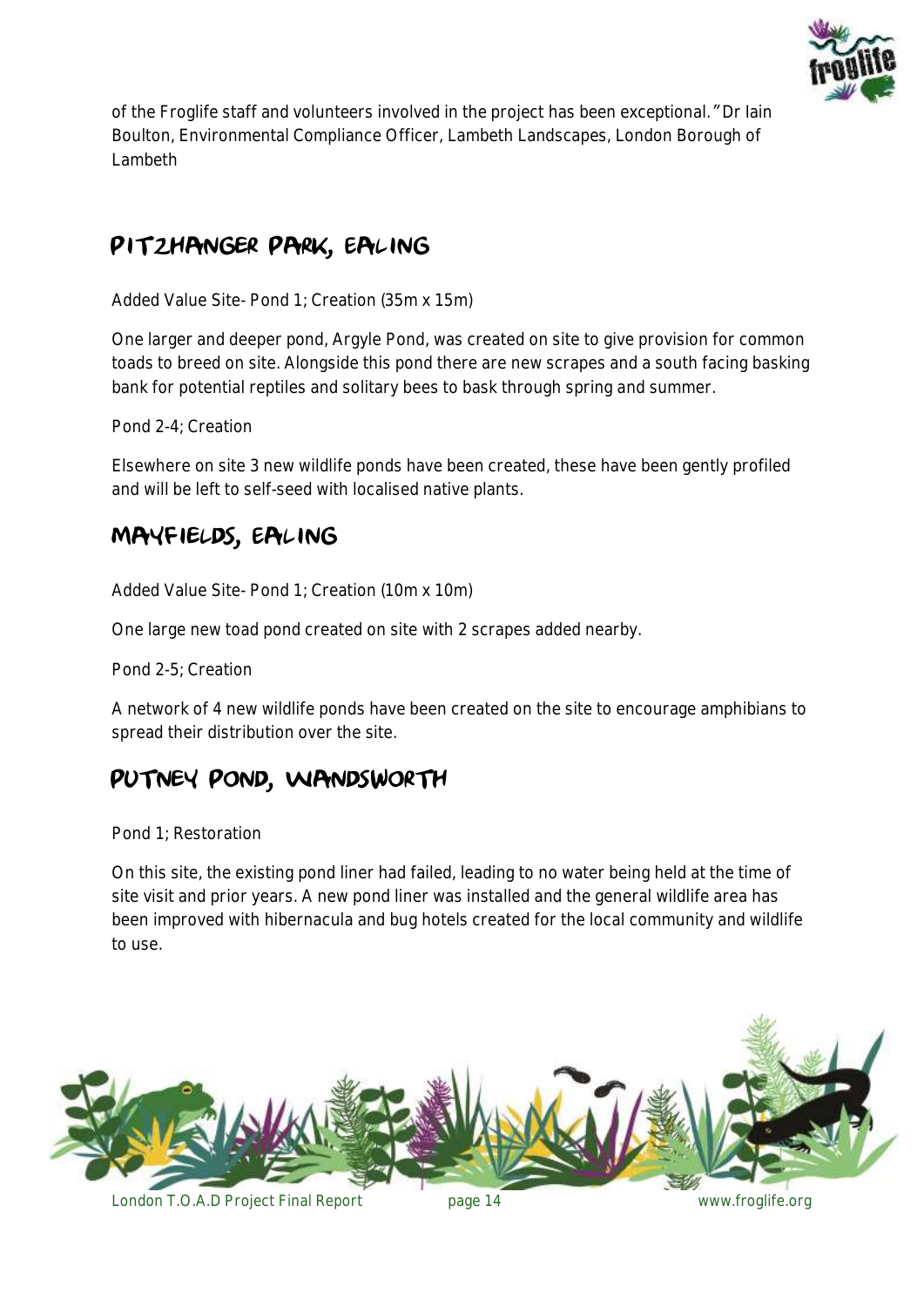

# <span id="page-14-0"></span>Nature Trails

*Approved purpose 2 - Creation of 2 nature trails linking 10 sites across LB Ealing and LB Lambeth, including habitat improvement works and installation of interpretation and interactive elements.*

26 volunteer sessions with 258 volunteers (*target:150*)

The London T.O.A.D team created a nature trail through 5 parks in Ealing and 5 parks in Lambeth, which included habitat works, sculptures, route markers and interpretation. Alongside this installation the team worked with local communities leading both pop-up family fun days and volunteer sessions.

We engaged a wide variety of participants, including Friends of groups, local community members and the local GP service users. The deliberately varied types of physical activity in the sessions allowed for a wide range of service users to attend. We found the species identification training and wildlife-friendly gardening-style sessions engaged with a high number of local people who were older, had mobility issues or had an interest in the topic but limited ability to work outdoors. Some of these participants had access to their own outdoor space and we provided advice on how to improve it. In addition to people enjoying the nature trails, their awareness of London's wildlife improved, and we were able to identify a key local toad migration route that we will develop (Cressingham Gardens Estate). All sessions undertaken with participants from local GP surgeries also had the park's Friends of Groups attend to help them make a transition from volunteering with Froglife to volunteering directly with the park.

The sessions provided both physical and social benefits to the participants, with many of the participants becoming active in the group discussions and trying a range of new activities.

#### <span id="page-14-1"></span>LAMBETH

The Lambeth nature trail consists of Archbishop's Park, Kennington Park, Slade Gardens, Mvatt's Fields Park and Brockwell Park. This trail links the 5 very different parks and gives the public a chance to learn more about the common toad, whilst encountering a variety of toad-themed sculptures and other features along the way. A total of 126 local people joined the volunteer habitat work days and they accomplished a great amount of habitat improvements, including 2 pond restorations, 1 pond creation, 1 bog garden creation, 2 new rockeries, various terrestrial habitat improvements and many path improvements. The pond restorations were instantly rewarding as the follow-up visit to Myatt's Field's Park showed the pond having tadpoles and the first record of a smooth newt in the park. The restored

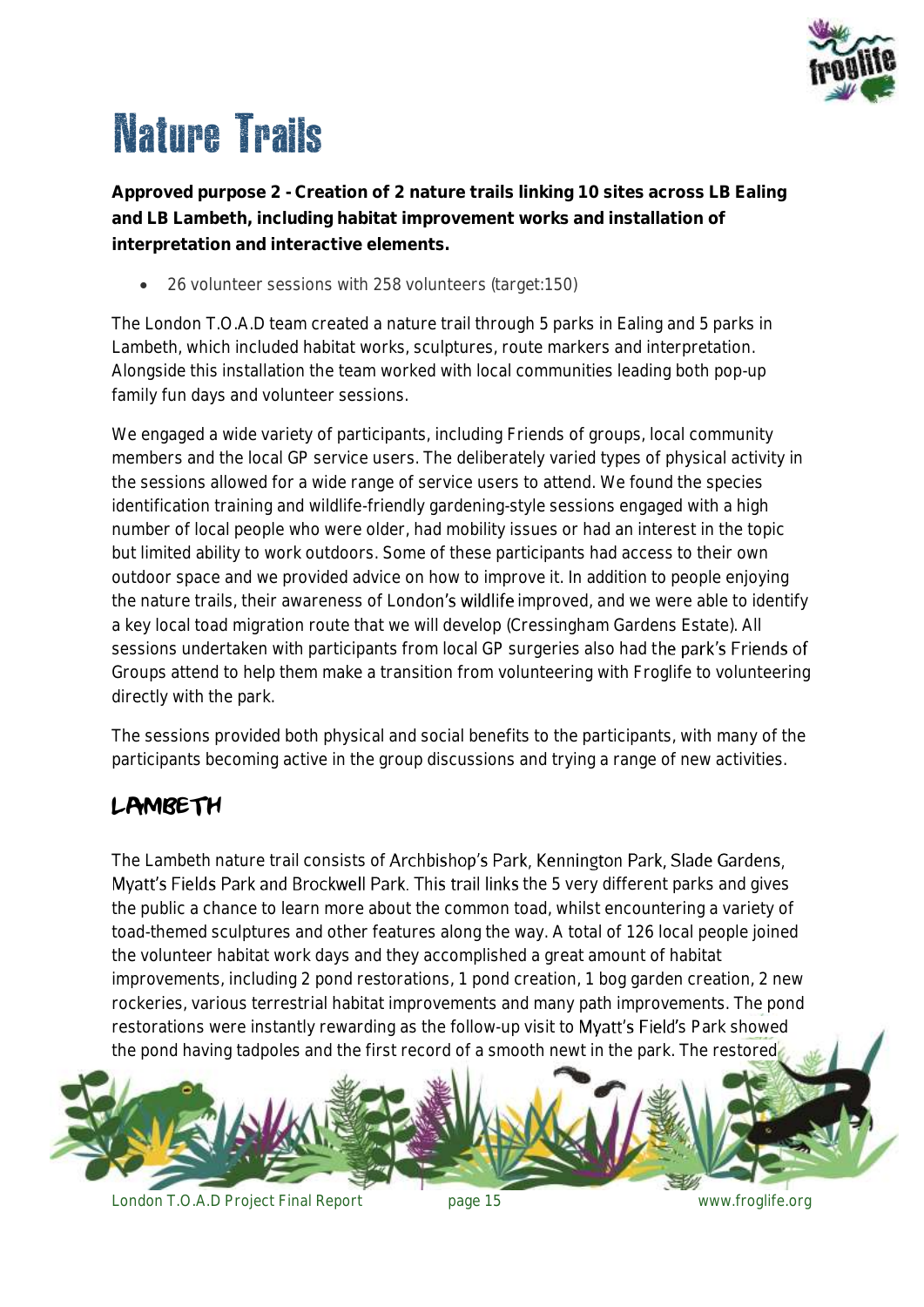

pond in Archbishop's Park also provided instant feedback in the form of a thriving population of juvenile smooth newts!

This impact also included those that commute to work through these parks, giving a stronger appreciation of what the park has to offer. This was summed up by a conversation with a passer-by in Archbishop's Park;

"I walk through this park every day to go to work, and had never noticed there was a wildlife *area, or a pond here- I thought it just had the zipwire and sports fields. The new sign at the*  entrance talking about toads caught my eye and since then I've spent a few lunchtimes sitting on the bench near the pond" (James, 26, worked at Pimlico Plumbers)

#### <span id="page-15-0"></span>EALING

The Ealing nature trail consists of Walpole Park, Dormers' Wells, Trumpers Field, Glade Lane Canalside Park & Horsenden Hill. The 2019 volunteer sessions in Ealing had a particular positive impact on one of our volunteers, who saw a great improvement in his confidence and independence as a result of joining us on site for series of sessions. (*Case Study about this individual noted in evaluation report*).

During the first lockdown in 2020 we received a lovely message from a local runner in West Ealing noting that he had started jogging our nature trail route and had discovered a new area of Horsenden Hill because of it.

Evidence of the nature trails being enjoyed by the local community was from the feedback we received, such as:

#### "This is a great idea to have a trail on the hill, we didn't know there were more ponds up here!" (Passerby. Horsenden Hill)

'We are very pleased with the new Toad trail installed at Horsenden, its looks wonderful and will be enjoyed by our visitors, please pass on our thanks to the team installing it.' Jon *Staples*

'Can you tell me who did the wonderful interpretation and signage for Froglife at Walpole Park please ?!' Email from Visit Gunnersbury to the Council

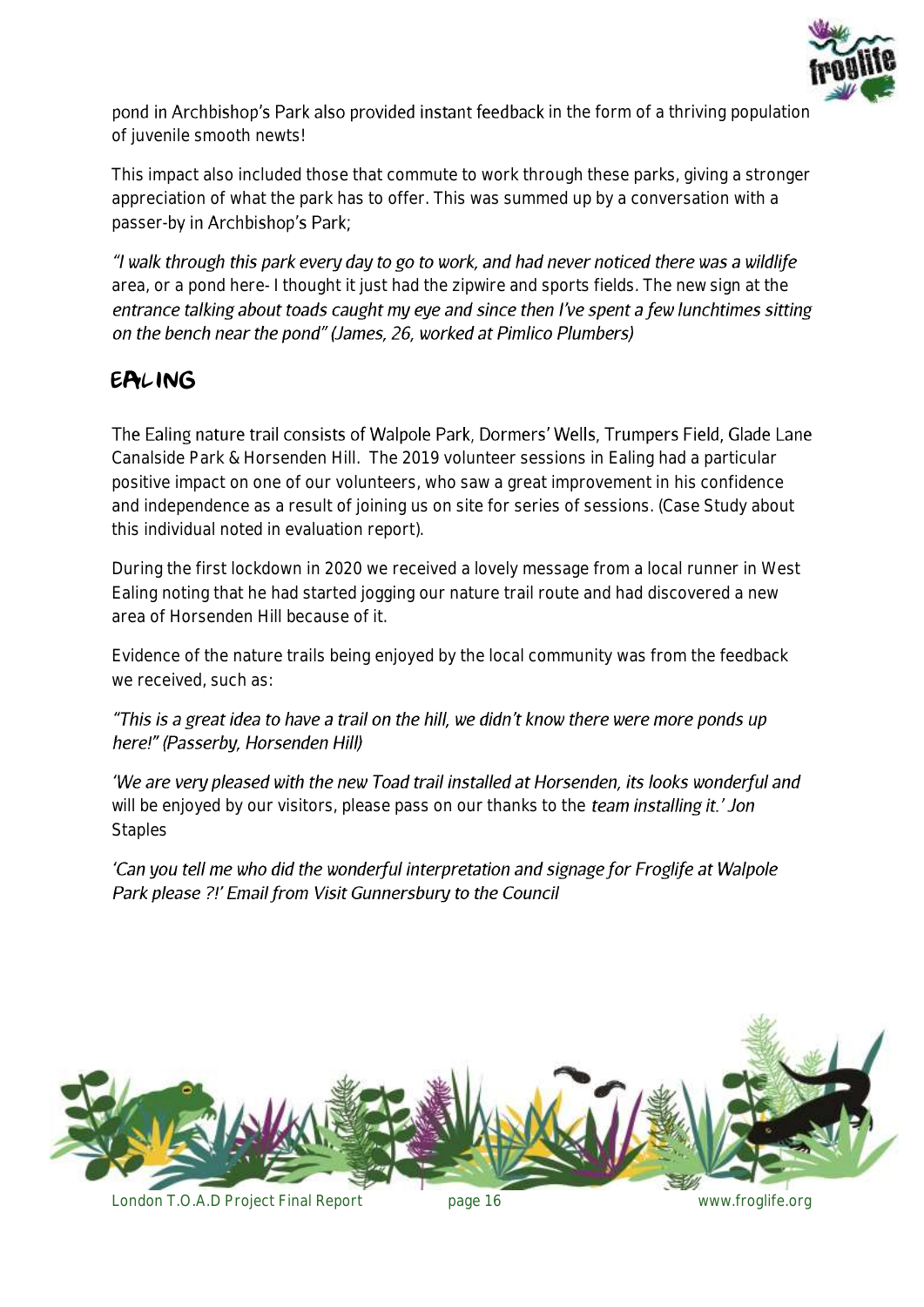

# <span id="page-16-0"></span>Toad Crossing Sites

*Approved purpose 3 - Working at 3 key toad patrol sites: Fryent Country Park, Sutcliffe Park and Telegraph Hill Park; setting up toad patrols and erecting temporary road signage during the migration period.*

#### To clarify the changes on this approved purpose

Agreed Change: Working at Fryent Country Park, no toad patrol needed on site as 3 pond restorations took place to discourage toad movement over A4140. Volunteers on site, Barn Hill conservation group, to monitor common toads alongside common frog spring surveys.

#### <span id="page-16-1"></span>Fryent Country Park, Brent

Fryent Country Park is a sizeable 265 acres of fields and small woodland found in the London borough of Brent. There are records of common frog, common toad, smooth newt, common lizard and slow worm on the site (results of a Froglife led survey in 2016).

Froglife restored 3 ponds to encourage toads to stay within the park, rather than encouraging the toads to cross the road to alternative ponds. Species Identification and surveying training was given to Barn Hill conservation volunteers, who are monitoring toads and frogs.

#### Pond 1 (approx. 20m x 20m)

The main pond had been deepened, removing large amounts of silt and significant amounts of emergent vegetation cleared. This led to areas of open water and allowed us to create a large basking bank behind the pond for common lizards and slow worms to utilise. An issue with this pond was the shading caused by overhanging tree branches, so these were cut back allowing significant amounts of light to reach the pond. This is beneficial for wildlife as stops the pond from becoming eutrophic and increases the overall temperature of the water, allowing a wider range of invertebrates to thrive and encourages tadpole development. The ditch that historically holds water in amongst this vegetation was reinstated to match the pond to the site's historical maps and records.

Pond 2 (approx. 15m x 10m)

This pond failed to hold water for most of the year and was unsuitable for breeding amphibians, so this was also deepened and large amounts of silt removed. This resulted in the water level being significantly higher, thus improving its suitability for breeding

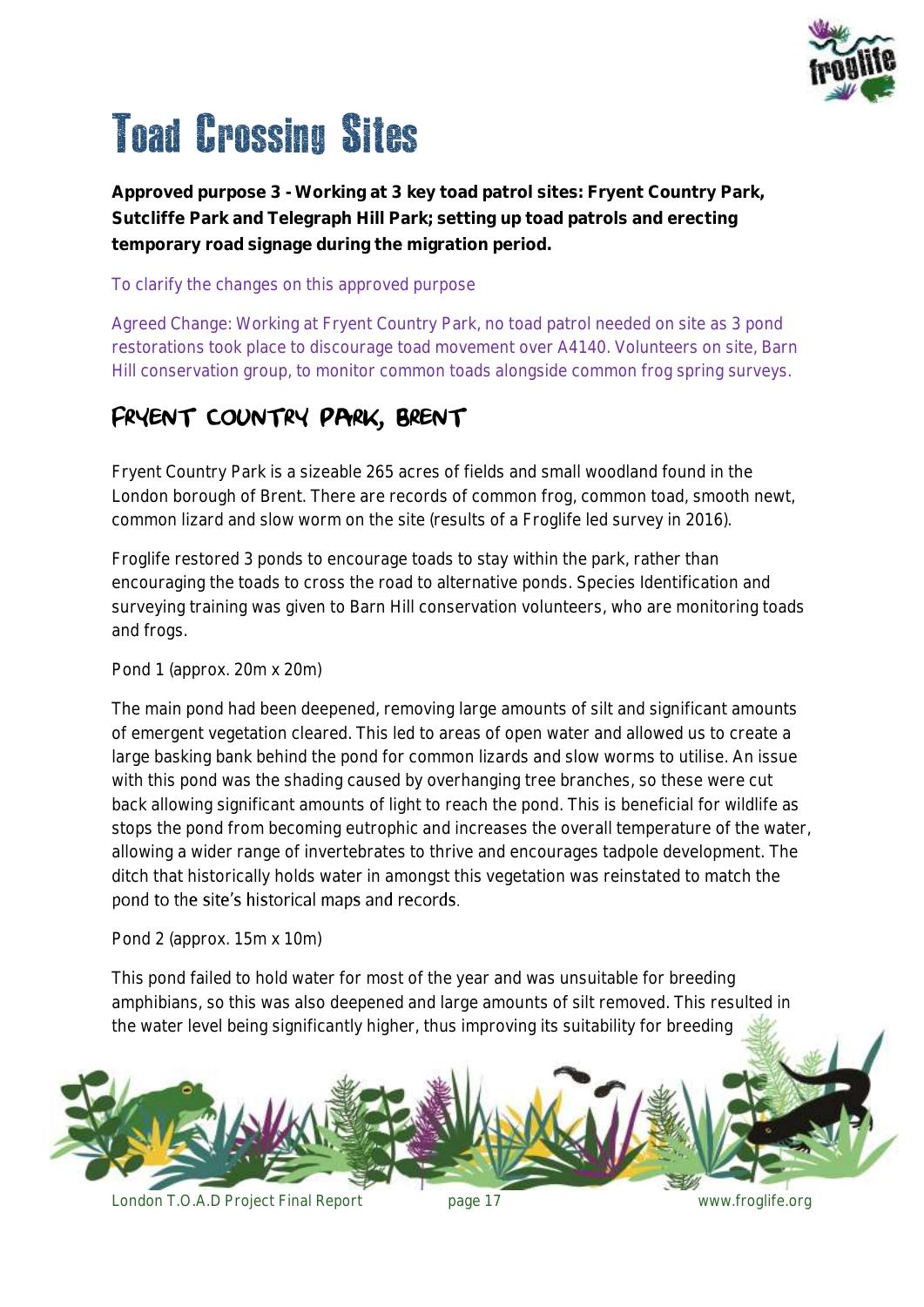

amphibians. The spoil had been carefully graded into the area of trees and scrub immediately surrounding the pond.

Pond restoration 3 (approx. 7m x 5m)

Like pond 2, this pond failed to hold water for most of the year and surrounding grass and vegetation was encroaching the pond, reducing its overall size. This pond was scraped to remove the encroaching grasses and gently graded u sing the excavator bucket.

During the year 1 monitoring visit by the T.O.A.D team, common toads were observed using all 3 ponds. Pond 2 was especially successful with over 500 common toad and common frog tadpoles in the shallow areas of the pond. The smaller pond, pond 3, also had smooth newts and an array of young dragonfly larvae found during the dip netting- which stands out as the previous year it would have been hard to identify this area as a water body throughout the spring-summer months.

### <span id="page-17-0"></span>Telegraph Hill Park, Lewisham

In January 2022, the London T.O.A.D team gave an evening talk at Telegraph Hill Café to concerned local residents that had reported seeing common toads crossing into Telegraph Hill Park. The organiser Emma advertised the talk within the local community groups and 28 people came along to learn and share their experience of common toads locally. An interesting development came from this talk, which was that toads have been spotted entering the park from all 4 sides, so the 2022 toad migration season will be the first formal organised patrol for the group. The project supplied the patrol with some head torches, nitrile gloves and some additional learning material.

In March 2022, The T.O.A.D team and long term volunteer Xavier visited the site to check on the migration and observed over 30 common toads on the paths/ in the pond breeding, 2 common frogs and 1 early smooth newt. It was also observed that the new toad patrol had put posters up around the park gates and in the local café/ bar.

### <span id="page-17-1"></span>Sutcliffe Park, Greenwich

The toad crossing work at Sutcliffe Park was unfortunately delayed by covid-19, which is still limiting some of the key members of the Friends of group from their normal activity. London T.O.A.D team provided advice for the volunteers to improve the site for common toads, how to set up a surveying schedule, and provided an interpretation board to highlight the special species found on site. Sutcliffe Park are now in contact with Capel Manor College who are helping them create a new wet scrape near one of the paths.

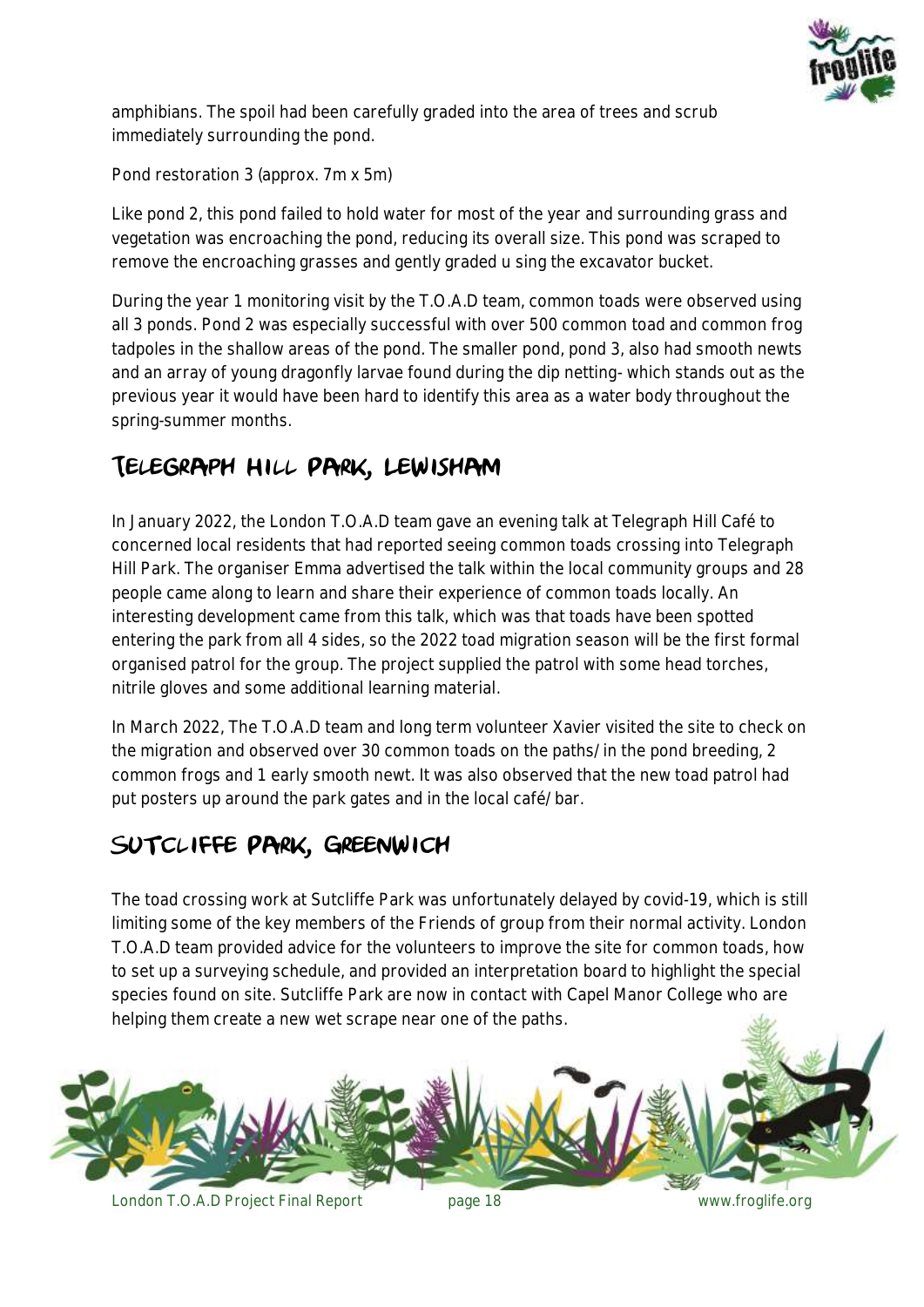

#### <span id="page-18-0"></span>Cressingham Gardens Estate, Lambeth

Added Value Location- Cressingham Gardens is a social housing estate in Lambeth, adjacent to Brockwell Park (a nature trail location with a population of common toads). The residents are very passionate about their local wildlife and after seeing a London T.O.A.D interpretation board in Brockwell Park got in touch to see if we could help their frogs and toads that live within their estate until breeding season when they migrate to Brockwell Park's ponds.

The London T.O.A.D team were able to host a few family-based fun days to get the wider estate thinking about amphibians, which led to the installation of 9 small satellite ponds being dug in across the estate, using communal green spaces and some private gardens (of which the residents raised their back gates to allow for amphibians to move). This mix of placement will provide good coverage for any amphibian movement in hot, dry summer months and allow for a few ponds to be away from any potential vandalism, which occasionally occurs on site. The main road for vehicles to access the estate has been registered on the national database as a common toad crossing point, and an interpretation board has been installed to further educate residents about their common toads.

### <span id="page-18-1"></span>Eastbrookend Country Park, Barking and Dagenham

Added Value Site- Froglife built two new ponds and a wetland area at Eastbrookend Country Park. By creating and improving the provision of amphibian habitat we were hoping to encourage the common toads to stay local on this side of the park and in turn have additional success in the new ponds.

Pond 1 (approx.15m x 10m)

A new pond was created in an area of the park between the new triangular wetland and the existing toad pond as a wildlife corridor connecting the habitats. The pond was created using the existing clay to shape and seal the pond. The spoil was graded into the bankside with a wildflower mix sown on top of the bare soil, these spoil heaps were carefully placed to direct rainwater into the new pond.

Pond 2 (approx. 50m x 20m)

Historic mapping showed an area of the park that was once a pond and had now reached the very late stages of succession. This pond creation was approximately 150m from the existing toad pond, and like Pond 1, was clay lined. During very wet periods the area would hold approximately 40cm of water but mostly consisted of willow and was more of a boggy area than a water body capable of supporting breeding amphibians.

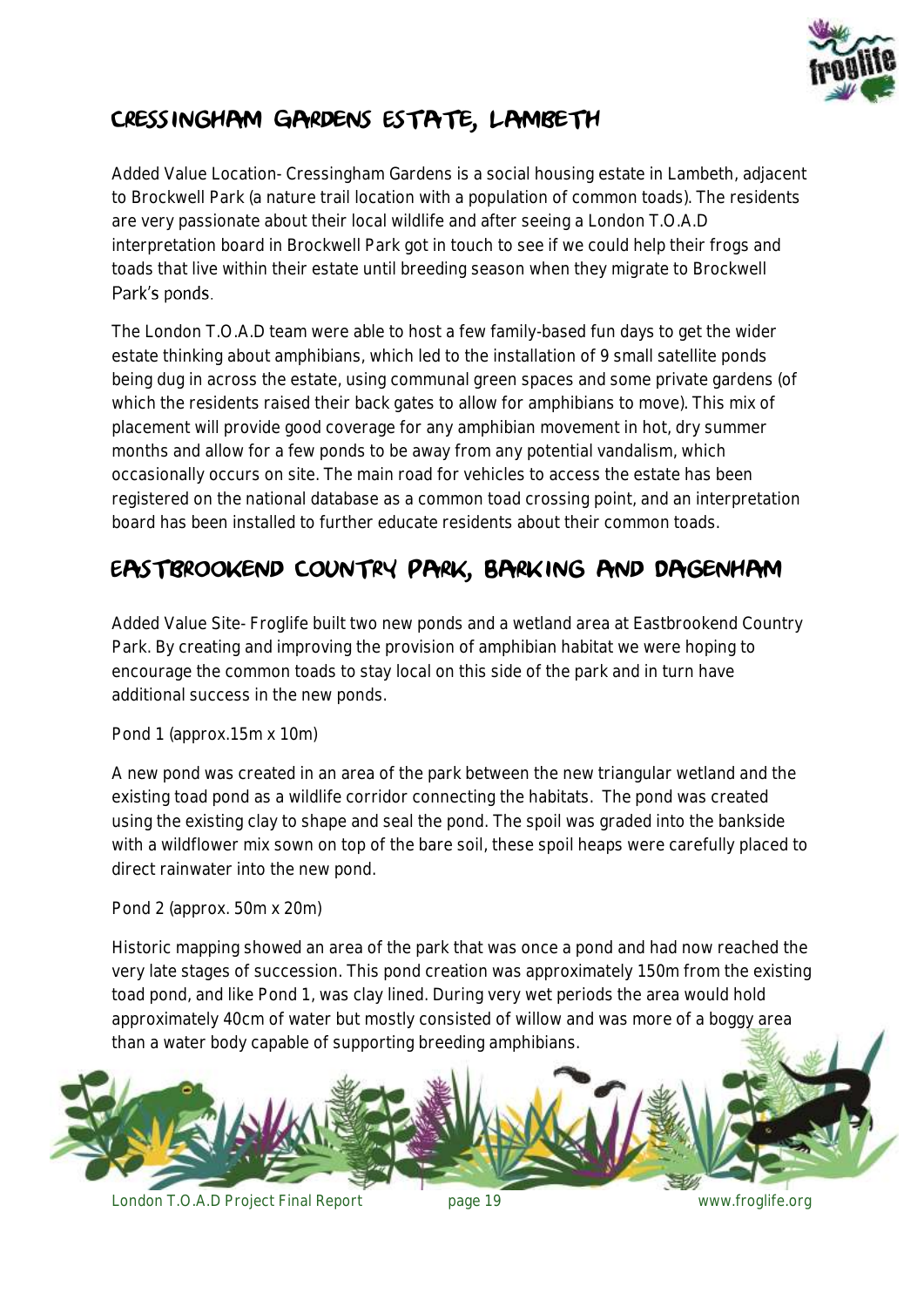

The work on this area was severely affected by the flash floods restricting the movement of the spoil excavated and we also discovered a lot of material that had been buried beneath the surface such as concrete bollards and slabs of stone. This was retained on site and used in the creation of hibernacula for amphibians.

Wetland Triangle (approx. 1300m2)

The triangular area has benefitted from the ditching along the pathway edge being reprofiled ensuring water is held in the area and the pathway remains accessible for the public. The creation of 7 small ponds with interlinking ditches has resulted in a varied and dynamic wetland creation with a number of ponds, beneficial for a whole range of wildlife.

Volunteers were also given training in amphibian ID and full amphibian surveying training (plus, as added value Froglife's reptile-focused project, Discovering Reptiles, also facilitated reptile ID training). Common frogs are already using one of the new ponds, and the ranger team are organizing regular amphibian surveying days for monitoring.

### <span id="page-19-0"></span>High Elms Country Park, Bromley

Added Value Site- Common toads have been crossing the road leading to the site's car park. They are often found following this road up to the breeding pond adjacent to the visitor centre. This site had keen volunteers already but lacked signage, so the London T.O.A.D team gave them a new highways agency toad crossing sign.

### <span id="page-19-1"></span>Lavender pond LNR, Southwark

Added Value site- This toad crossing occurs on the footpaths within the local nature reserve. The site is managed by The Conservation Volunteers, who were keen to learn more about their toad population. Site staff, volunteers and trainees were all trained in amphibian ID and surveying skills. Spring 2022 will be their first monitoring season.

### <span id="page-19-2"></span>Staff Recruitment

*Approved purpose 4 - Recruiting a full-time Project Manager (3 years) and a parttime Project Assistant (3 years).*

The Project had the same full-time Project Manager in post from the project development phase through to project final report. The part-time Project Assistant was also in post for their full term.

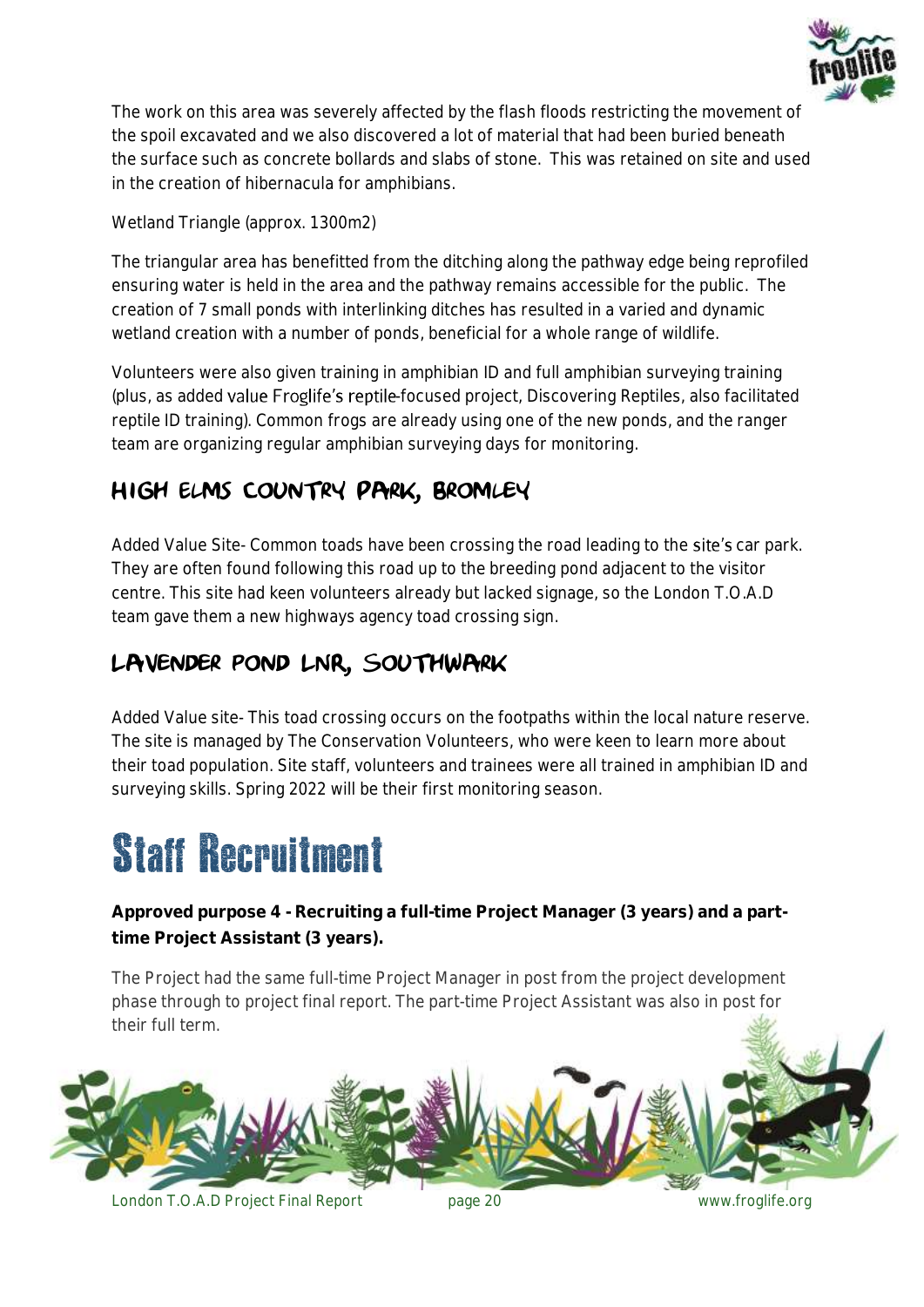

# <span id="page-20-0"></span>Volunteer Training

*Approved purpose 5 - A 2-year volunteer training programme for 456 volunteers in 36 sessions across the 7 habitat sites.*

47 sessions delivered to 594 volunteers

The London T.O.A.D team provided a comprehensive training programme to 594 volunteers during the project duration. Volunteer training sessions took place at all project habitat sites and covered a variety of topics.

Each group had theory training based on amphibian identification, survey methodology and habitat management. Depending on the site location and facilities, we also offered these training courses to the wider public that lived nearby the habitat sites. The London T.O.A.D team took learnings from delivering activities online during the lockdowns and opted to provide a selection of follow-up training sessions via Zoom/ Teams to reach a wider and larger audience. A noticeable knowledge gap for many participants in the training was identifying toad egg strings and telling the difference between frog and toad tadpoles.

Another element to the volunteer training was in practicing surveying techniques. We prioritised the four main formal survey methods– visual surveys, egg searches, netting and torching. These sessions were wonderful to give the volunteers hands on experience with amphibians, as you can often miss spotting them in green spaces due to their active periods being in the evening and them staying amongst the undergrowth.

An added bonus to these surveying technique sessions was that the T.O.A.D team were joined by a grant manager from one of our co-funders (Greener Cities Community Grant), who were impressed enough to send a camera crew to film another session for their end of year funding film.

"The course was interesting, informative and very enjoyable and I would recommend to *others if you are planning more of the same. The Frog Life App is great and easy to use and I*  will certainly use it to improve my ID skills" Volunteer, Lee Valley Online Session

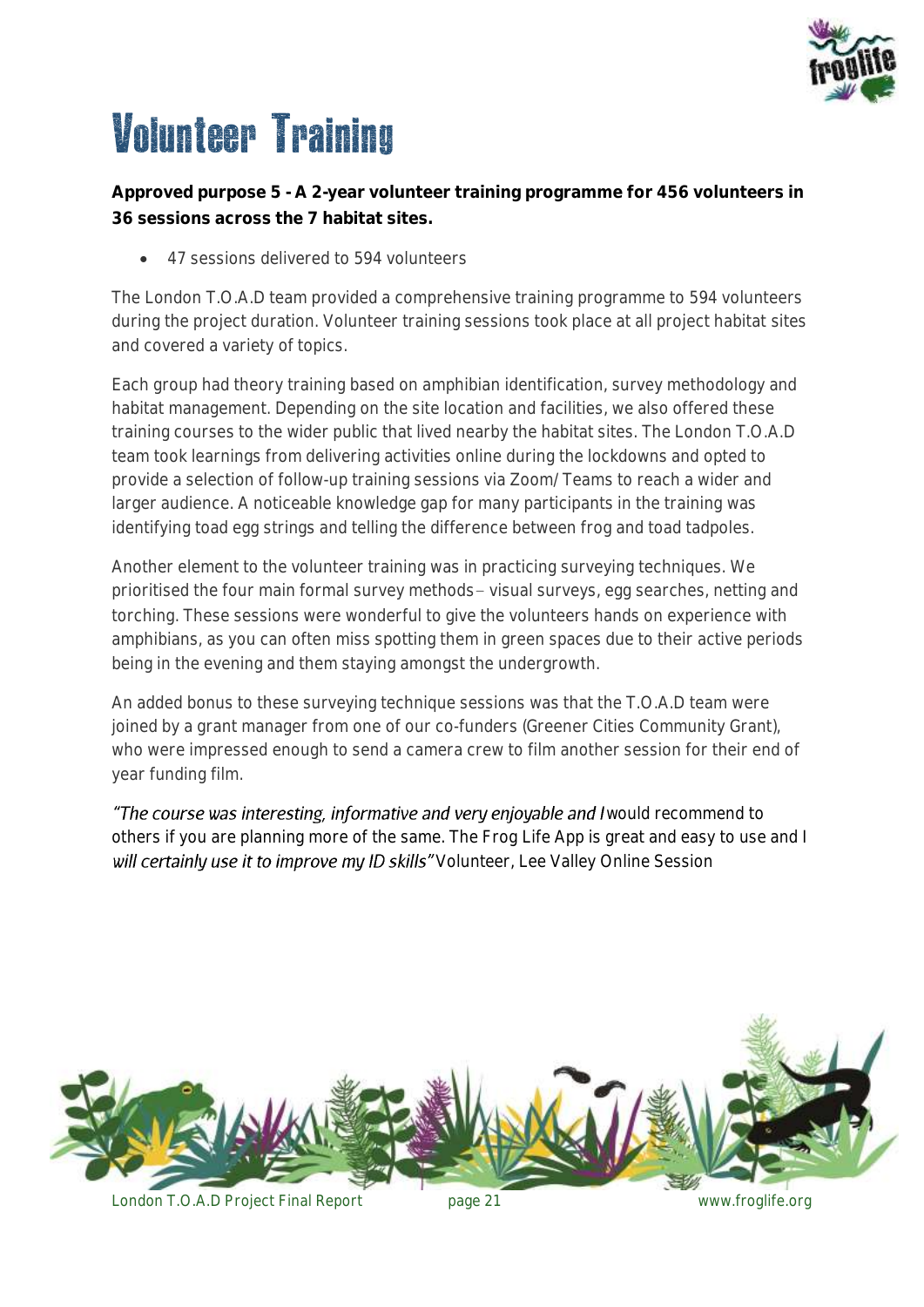

# <span id="page-21-0"></span>**Traineeships**

*Approved purpose 6 - 2 one-year traineeships, including work shadowing of all aspects of the project, informal and formal training, and supported study.*

During the London T.O.A.D project we have had two successful traineeships, who not only progressed throughout their 12-months with us but then went on to full-time paid employment in conservation.

Kate Warriner went on to employment with The Woodland Trust and Emily Robinson went on to be a project officer with the London T.O.A.D project up until Jan 2022 and has now accepted a role with TRAFFIC.

# <span id="page-21-1"></span>T.O.A.D Shows

*Approved purpose 7 - 12 T.O.A.D Shows taking place in 6 habitat sites over 2 years, featuring Pond Doctor Marquees, a Virtual Reality experience, mural artists designing toad focused graffiti boards, wildlife photography lessons, pond dipping, toad hunts, storytelling and arts & crafts.*

• 44 T.O.A.D Shows have been delivered (including pop-ups) to 18,515 people directly, or 235,813 indirectly

The T.O.A.D shows took on two main forms, the larger T.O.A.D Show which was based at the project's habitat sites and as stand-alone pop-ups in various parks and high footfall locations (we far exceeded this target as post lockdowns this activity was easier for us to re-start our project's engagement in smaller parks to connect once again with local communities).

Over the course of the project, we have worked with 3 wildlife photographers, 6 mural artists and 1 wood carver to engage different audiences and provide a wide breadth of experience for local communities. Another element to our T.O.A.D Shows that proved successful was the 'Pond Doctor' advice service-which allowed anyone to visit and ask an expert about amphibians, reptiles or their garden ponds. During the lockdowns, Froglife noticed a trend of people building ponds whilst on furlough, so these pond doctors took place online for a period of time. One notable Q&A was on the Wildlife Gardening Sub Reddit, which attracted 43 attendees and resulted in a thread of 103 comments answering amphibian, reptile and habitat-based questions.

"I have looked on numerous British websites to improve my care of the natural life in my *pond which never before gave specific responses to my own queries. I really enjoyed the full* 

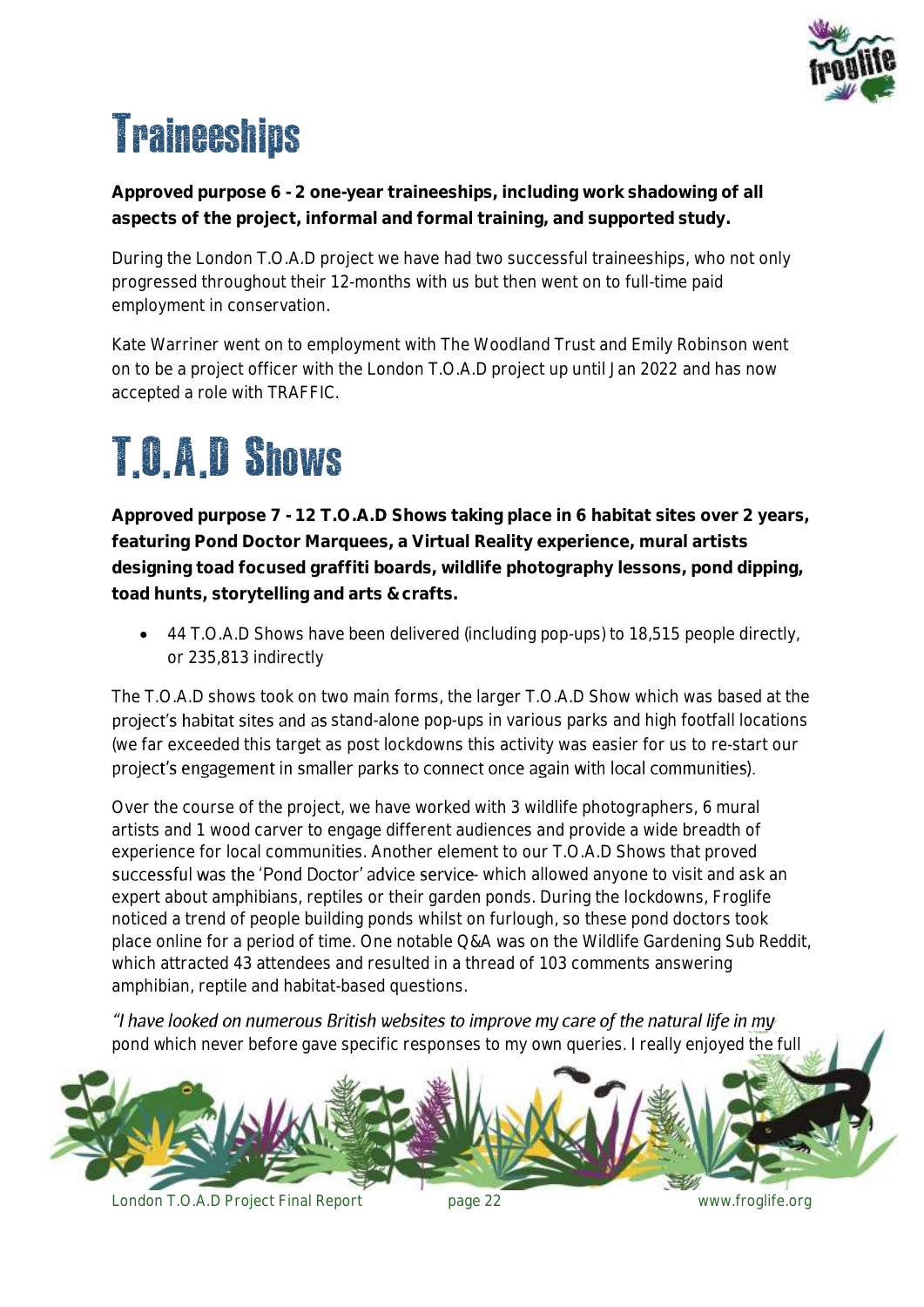

*session – maybe it s because I find lots of joy when Spring comes and my tadpoles suddenly appear (don t get me started on hedgehogs at this time of year or my birds!). I felt you not only catered for my individual questions, but your knowledge and how you communicated the information was brill. (This is a Yorkshire woman feeding this back, so take it on, we don't* give praise that often!!)" - Julie Starkey, attendee at an online Pond Doctor Q&A

One of our largest achievements within Lambeth, was the T.O.A.D Show that took place within Ruskin Park, which was attended by 4200 people and had 190 people 'Become a toad' in our virtual reality experience within our stall. This was a phenomenal turnout, as many of those attending were local to the park but did not engage in the park's wildlife or nature areas previously. This T.O.A.D show also gave us strong links with the Friends of Ruskin Park, who really supported and engaged with the pond restoration that took place within the park later in the year.

Also, as mentioned in the section below the final four train station pop-ups took place as T.O.A.D Shows and again the pond doctor advice service proved the most popular activity with commuters.

# <span id="page-22-0"></span>Wildlife Tunnel Exhibition & Virtual Reality Experience

*Approved purpose 8 - A Wildlife Tunnel Exhibition and VR experience touring 31 London locations, including all T.O.A.D Shows and 3 large events. This will also feature an IPad based electronic game and an interactive Toad Fact File.*

- 32 locations on the tour delivered to 6,254 directly, or 519,802 indirectly
- The wildlife tunnel campaign, 'Give Wildlife the Green Light! Save the common toad', now has over 29,431 signatures.

### <span id="page-22-1"></span>Virtual Reality Pop-ups

The London T.O.A.D project intensely toured our VR pop-ups in the two years of the project visiting 32 locations across London. These varied widely from small community fetes to larger acclaimed events like New Scientist Live.

"A great experience, seeing life from a toad's point of view" Participant, WWT London Wetland Centre BioBlitz Day

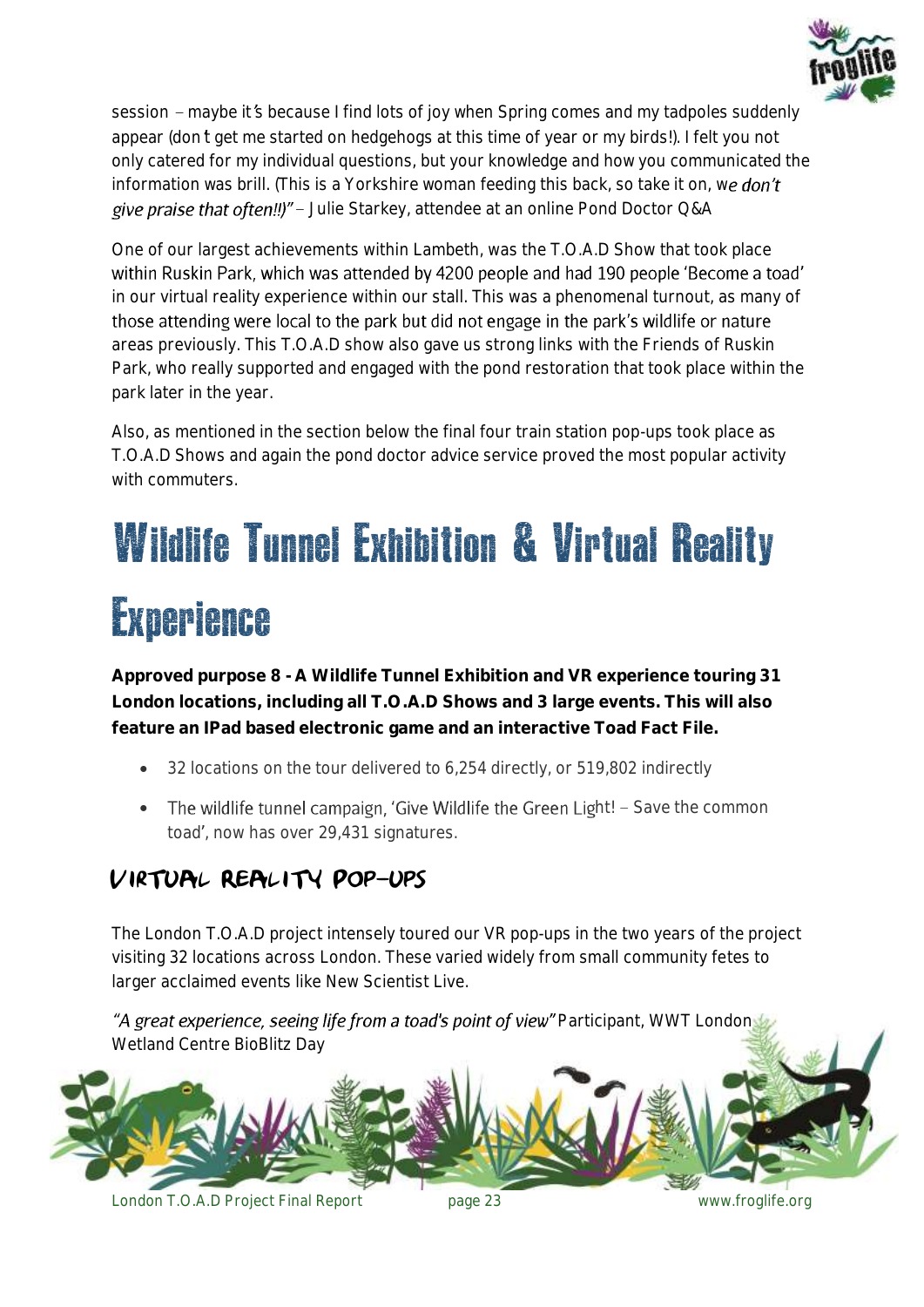

The London T.O.A.D team visited New Scientist Live at the ExCel Centre twice during the project, this was an important audience for us as the event tended to have more male participants and had a high number of the 18-35 age bracket. The experience was really well received at the event, with New Scientist Live giving us a larger space in the 2<sup>nd</sup> year for no additional cost and gifting us a full-page advertisement in the show programme.

The beginning of 2020 saw the Wildlife Tunnel Exhibition and VR experience visit some of London's largest terminal stations. Visiting Liverpool Street station and London Bridge station, where an incredible 380,518 and 91,426 daily visitors had the opportunity to see our stand. Followed by a visit to Paddington Station, where a further 189,571 people were able to see our stand. Paddington station's layout enable us to occupy a space in the centre of the station and have enough space to have a gallery of information banners alongside our wildlife tunnel. After a pause due to Covid-19 our final 4 station events were delivered as T.O.A.D Shows as we were unable to use the VR technology.

Our VR pop-ups also visited Middlesex University in Enfield, where we engaged with students and teaching staff about the decline of the common toad. This was a particular project success as almost all our participants were among the 18-35 without children bracket, which is a key demographic we wanted to reach with our VR experience.

#### <span id="page-23-0"></span>WILDLIFE TUNNEL CAMPAIGN

In February 2020, The Wildlife Tunnel Campaign [www.change.org/p/give-wildlife-the-greenlight-build-wildlife-tunnels-to-save-the-common-toad] was launched. The campaign aimed on getting as many people as possible to think about the 68% population decline of the common toad- both learning why this decline has occurred and give a solution to halt this decline, wildlife tunnels.

The campaign was initially used in conjunction with our VR experience where you see first hand from a toad's perspective the issue of roads and the solution. This changed after Covid-19 appeared as the VR devices were too high risk to do at events, so the campaign adapted to being a talk given at our pop-up stands, a 40-min webinar, and a consistent social media push online.

In line with the London T.O.A.D project, the campaign ended in March 2022 with 29,431 signatures. Froglife has contacted all UK MPs and highways agencies to share information about the issue, solution and the wider public support for these species. As an additional legacy for London T.O.A.D, the Froglife website will host a template letter aimed at MPs for anybody to download and use when their toad population is threatened by a road development.

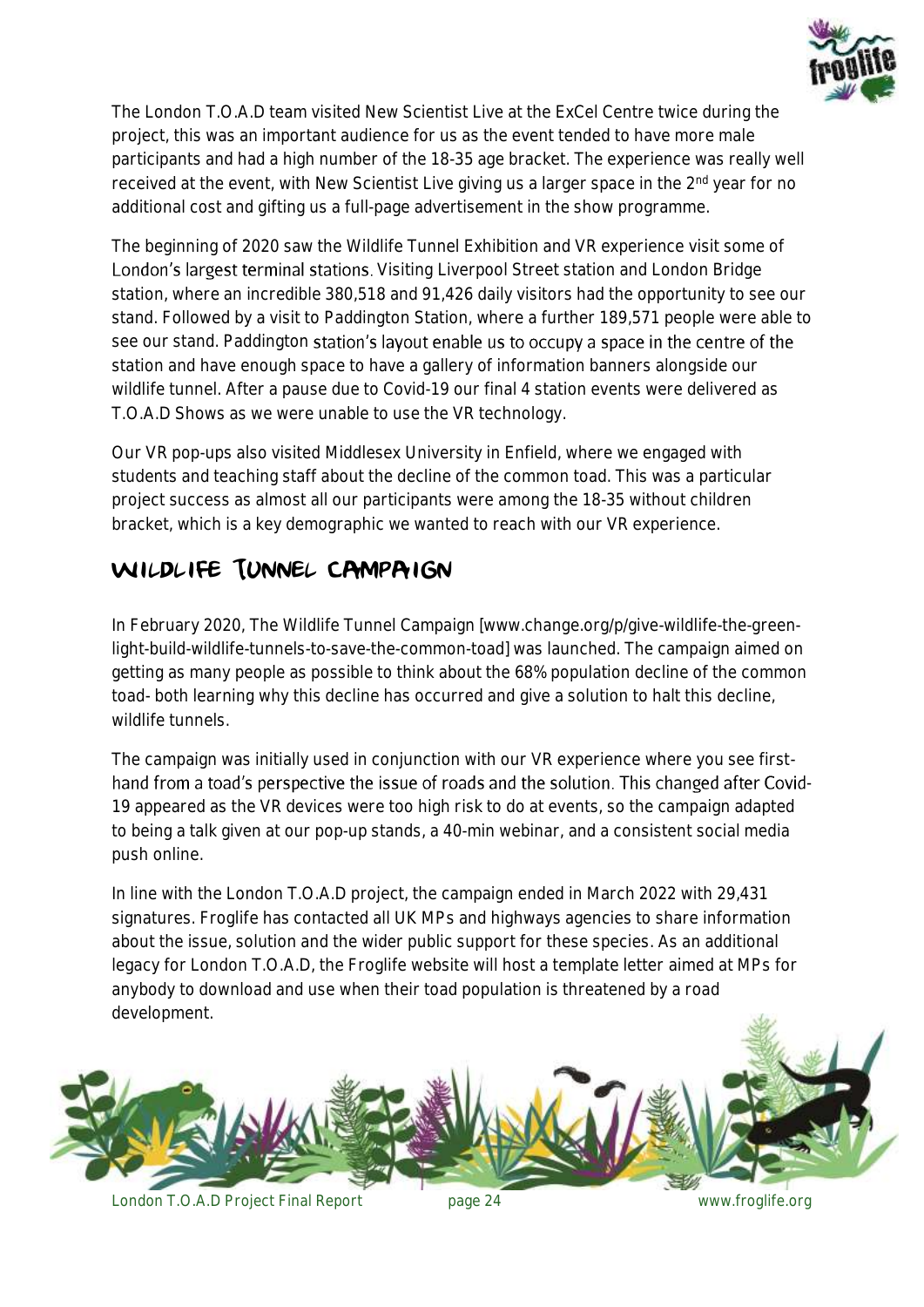

# <span id="page-24-0"></span>**Mapestry**

*Approved purpose 9 - A textile artist delivering 8 workshops for 400 participants at community venues in 4 London boroughs (Islington, Tower Hamlets, Hackney and Greenwich) to produce 4 panels forming a large tapestry. Once complete, it will tour several venues, including the T.O.A.D. Shows.*

- 422 Londoners were involved in the creation workshops
- 36,007 Londoners have seen the tapestry so far

#### <span id="page-24-1"></span>CREATION WORKSHOPS

From December 2018 until February 2020, the London T.O.A.D team worked with Liliane Taylor (textile artist) to create a tapestry depicting the seasonal life of the common toad.

The core ethos behind this activity was to reach new audiences who may not be interested in partaking in traditional wildlife conservation activities, or who may not feel a close connection with nature but may connect with creative workshops. Our Mapestry creation workshops were split into two categories- community spaces/ cafés and urban park visitor centres. The former doing true outreach within popular locations that local people used and the latter opening a door into urban green spaces.

Sessions were delivered to the public at Spitalfields City Farm, Greenwich Peninsula Ecology Park, ArtFix Café, Islington Ecology Centre and resulted in participants from a wide range of age, ethnicity and socio-economic background.

There were so many things I didn't know that I didn't know about toads! I came thinking they were gross and slimy, and I still don't love them, but I can see why we need them. Also, I can't believe there are toad crossings, a toad lollipop man is cool – Ryan Scott, participant at *ArtFix Café*

We also delivered workshops to specific groups, including a session to the Poetry in Wood community group based in East London, which is an organisation that teaches art, design and woodwork skills to people with learning disabilities. A session was also delivered to patrons of the over 60s 'Positive Ageing' group in the Blackfriars Settlement. The physical creation of a tapestry and using applique techniques showcased a skill that this group were far more experienced in compared to our younger participants- this was an important thing that we noted as these techniques may be a cultural heritage element that is being lost.

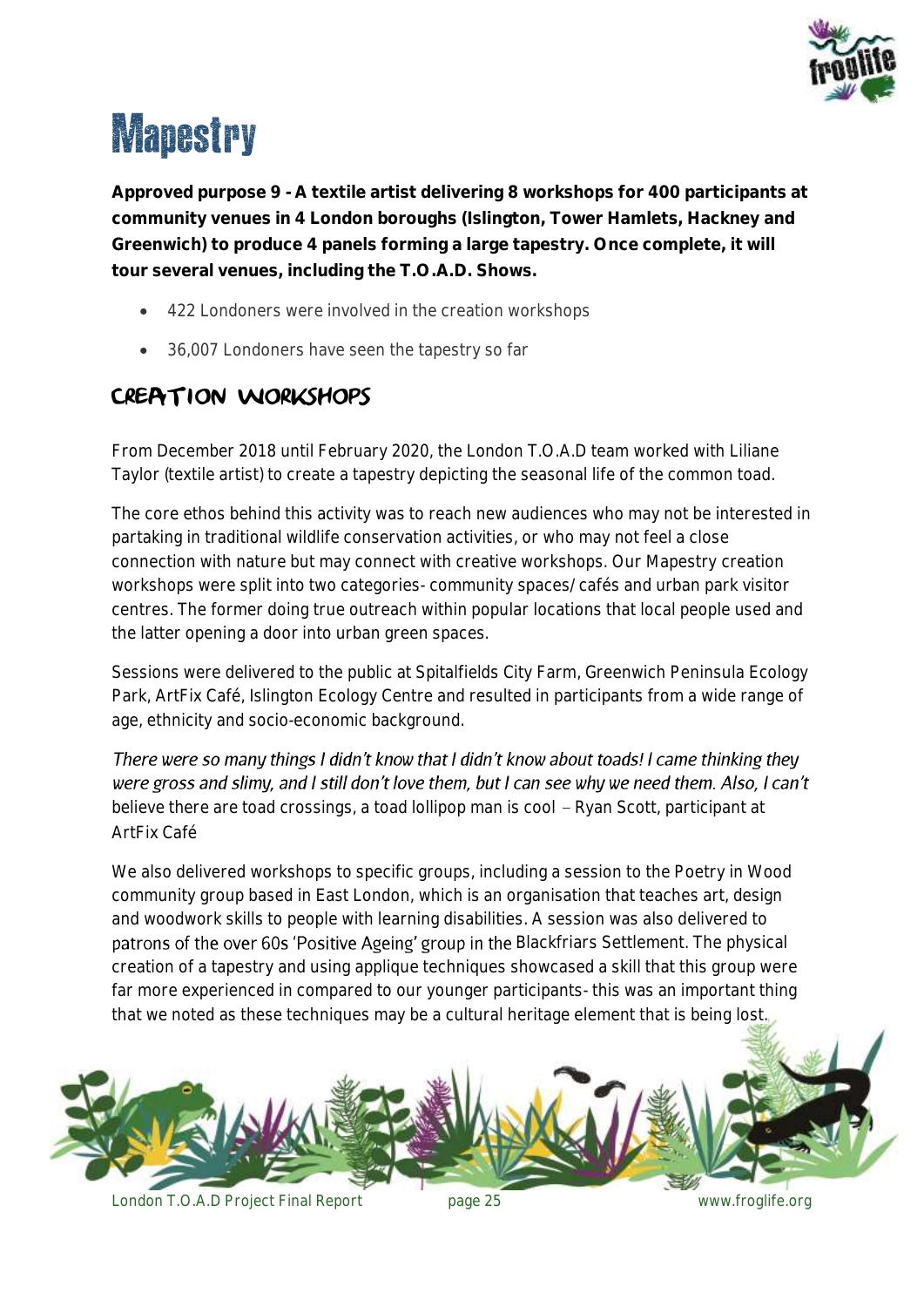

### <span id="page-25-0"></span>Mapestry Tour

The Mapestry tour consisted of 15 locations, including the creation venues and a few high profile- high footfall locations.

Through our partnership with Ealing Council, founded by the nature trail work, we partnered with the library services in Summer 2021 where Northolt Library hosted the tapestry and promoted local families to visit the Ealing nature trail as part of its Summer Reading Challenge 'Wild World Heroes'. Froglife supplied 200 Perfect Pond books to the council to give out to children who completed the challenge to further promote an interest in nature.

*We only found out about this from the summer reading challenge, but we have visited Walpole Park and seen the toad Comment from Northolt Library*

"I'd not thought about toads before, and didn't realise they were different to frogs" Comment *from Spitalfields City Farm*

Walthamstow Wetlands hosted the tapestry in their heritage listed engine house for their World Wetland Day celebrations and activities in February 2021- which proved to be a great boost for awareness of common toads specifically and for the London T.O.A.D project.

*We LOVED having this at the centre, loads of people asked questions about the tapestry and were really interested in how it was made and why it had toads on it. Please can we have it*  again, when your funding is finished we would happily put this up until you next need it! love, *love, love it! Sally Oldfield, Nature Conservation Manager, Islington Ecology Centre*

As part of our T.O.A.D Show pop-ups at London's train stations, we were able to exhibit the Mapestry at Charing Cross, London Victoria, London Waterloo and Kings Cross station, where it was fondly received by commuters and station staff alike.

"I play the lottery, so I am glad this is something they helped" Comment from London *Waterloo Station*

### <span id="page-25-1"></span>Swimming with T.O.A.Ds

*Approved purpose 10 - 24 Swimming with T.O.A.Ds sessions at 6 leisure centres for 1,224 participants, using a range of props to play games with families and introduce them to toads, other amphibians and reptiles.*

366 participants at 23 Swimming with T.O.A.Ds sessions (at 6 Leisure Centres)

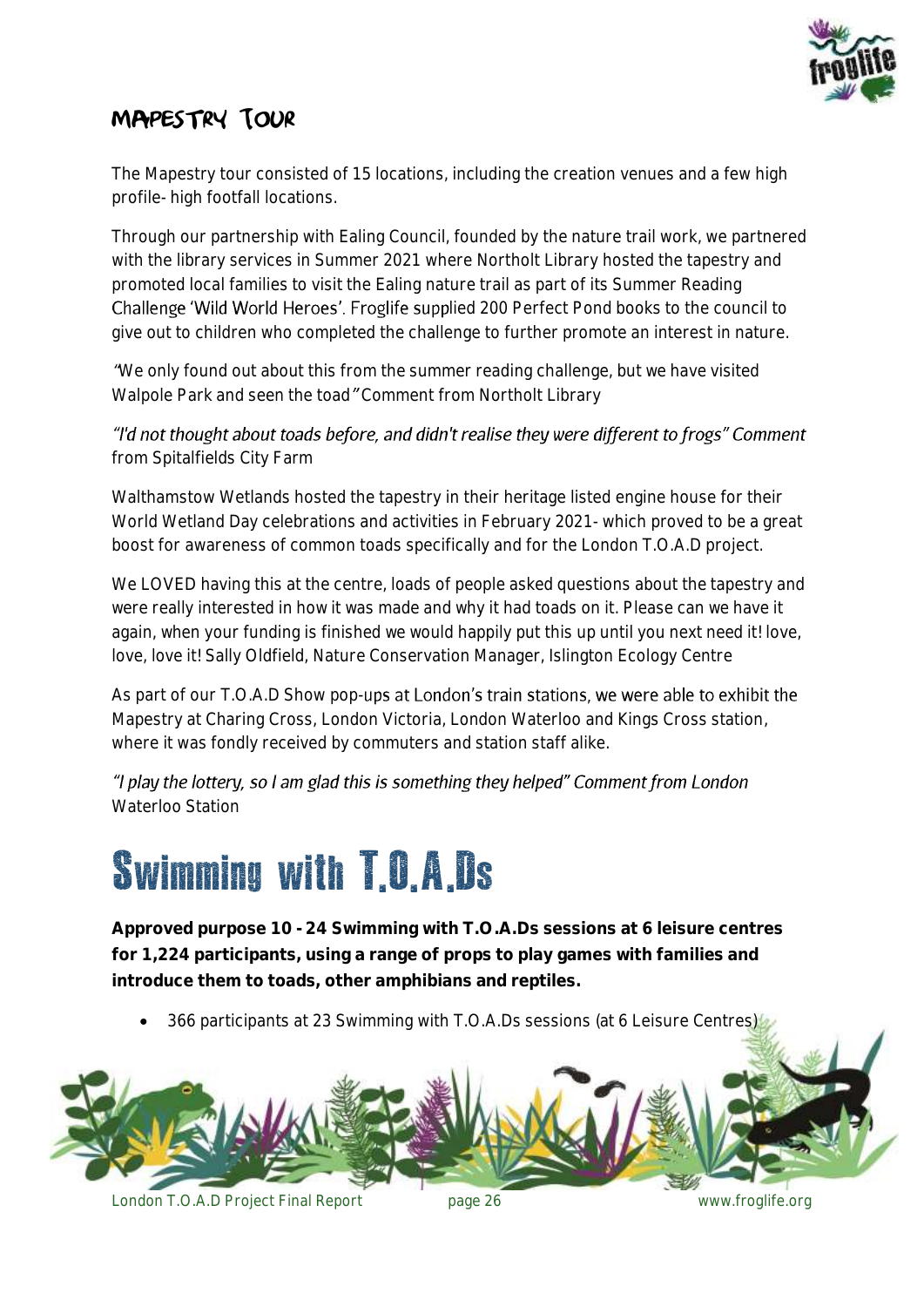

Swimming with T.O.A.Ds was exceptionally well received by participants and their families, as a session built around fun and games it allowed the children to strengthen their swimming skills whilst pretending to collect 'toad food' diving sticks in the pool. We delivered these sessions to some pre-existing groups, like Mile End Leisure Centre's holiday cub children and had some as open bookings for families to book their children onto the session.

One notable leisure centre where it was clear we had reached our target audience of families who were lower on the socio-economic scale was Forest Hill Leisure Centre. All of our sessions here were advertised in the adjacent Forest Hill Library and via local MumsNet groups and were fully attended. One mother mentioned at the end that it's great to have activities like this for free as she has four children and it can be tough to afford to take them all along to activities, especially in the swimming pool.

*"The first time my daughter has swum- she's normally scared to get into the water, I'm going to tell my friends to come along on Thursday's session" Mum, Teddington Pools*

#### "**I loved floating like toadspawn, and swimming like a tadpole" Child**, Teddington Pools

It is worth noting that although the sessions were successful, this activity proved to be the toughest public engagement activity to arrange and organise as many leisure centres were not used to partnership working with external organisations. There was often an initial worry that we were suggesting releasing common toads into their swimming pool, but once it came to activity delivery the leisure centres were enthusiastic as they haven't facilitated a session like ours before.

"Froglife were wonderful to work with, our holiday club children loved their sessions, and our staff also commented that they learnt things about the animals too- **we'd love more** sessions" *Nick Clook, Centre Manager, Mile End Leisure Centre*

# <span id="page-26-0"></span>T.O.A.D Tails

*Approved purpose 11 - 18 schools (500 children) participating in citizen science workshops and crafts sessions, and performing plays to other school pupils/families/teachers. 9 schools will also enjoy the VR Experience.*

- 21 schools with 2427 children participating in activities (100 of these were families using foodbanks during the first lockdown. 480 of these were children who participated in a condensed form of the programme)
- 3930 people have been indirectly reached by the project, including 1965 younger schoolchildren who watched the performances.

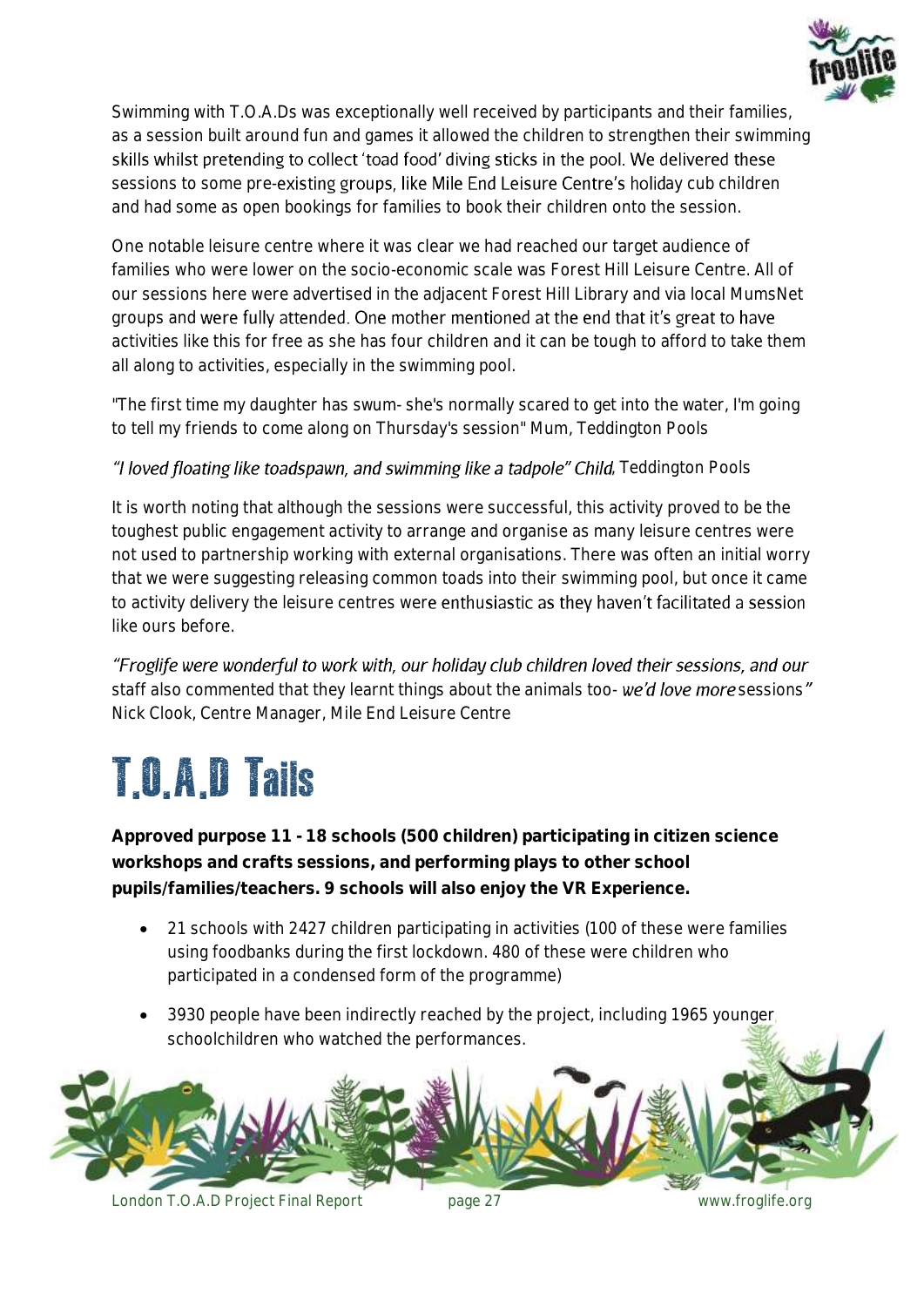

The T.O.A.D Tails school programme was primarily aimed at schools located within the most socially deprived wards and boroughs. Two key boroughs we focused on engaging with were Hackney and Tower Hamlets which also had limited access to good quality green spaces for children to access. We delivered the programme to 311 schoolchildren across 5 primary schools within these boroughs, and the teachers at St Paul's Way Trust School commented that the themes of the programme fitted in very well with their curriculum and gave a fresh approach to teaching the topics.

#### "The kids really enjoyed it and it linked in fantastically with their topic (living things and their habitats)" Teacher's comments

Having a mix of VR Experience, performing arts, practical skills and where possible visits to ponds worked well to engage the full spectrum of learners within the classroom, with the children's 'best bit' feedback forms reflecting the importance of providing a range of activities on offer. Within these schools we found that 99% of children enjoyed our session and we received an average rating of 9.3/10, and three quarters mentioned something about toads – their general ecology including the popular fact about their defensive toxin, their threats, and importance, how to conserve them, and how to tell them apart from frogs.

*Thank you all so much for a wonderful learning experience - the children have learnt a lot in* a though provoking and engaging way." Teacher's comments

### <span id="page-27-0"></span>T.O.A.Ds on Allotments

**Approved purposes 12 - 48 allotment workshops for 920 participants across 10 boroughs (Barking & Dagenham, Barnet, Bromley, Croydon, Ealing, Haringey, Harrow, Kingston upon Thames, Redbridge and Richmond upon Thames).**

67 Allotment workshops have taken place with 1144 plot-holders (10 delivered online)

T.O.A.Ds on Allotments proved to be one of the key activities that people took action for amphibians after attending, see evaluation report. These workshops were overwhelmingly positively received, and beneficial to our species group. Allotments in London act as wildlife corridors for amphibians navigating to ponds and larger green spaces. They provide wonderful habitat, cover and food and in turn they eat pests that plot-holders do not want on their produce.

10 of our 67 workshops were delivered online due to covid-19, but did prove to be beneficial for our project. Often our in-person workshops are held mid-week during the daytime and thus we tend to miss some of the younger audiences who may still be working within those hours. We also found that post-lockdowns the most vulnerable groups that were still

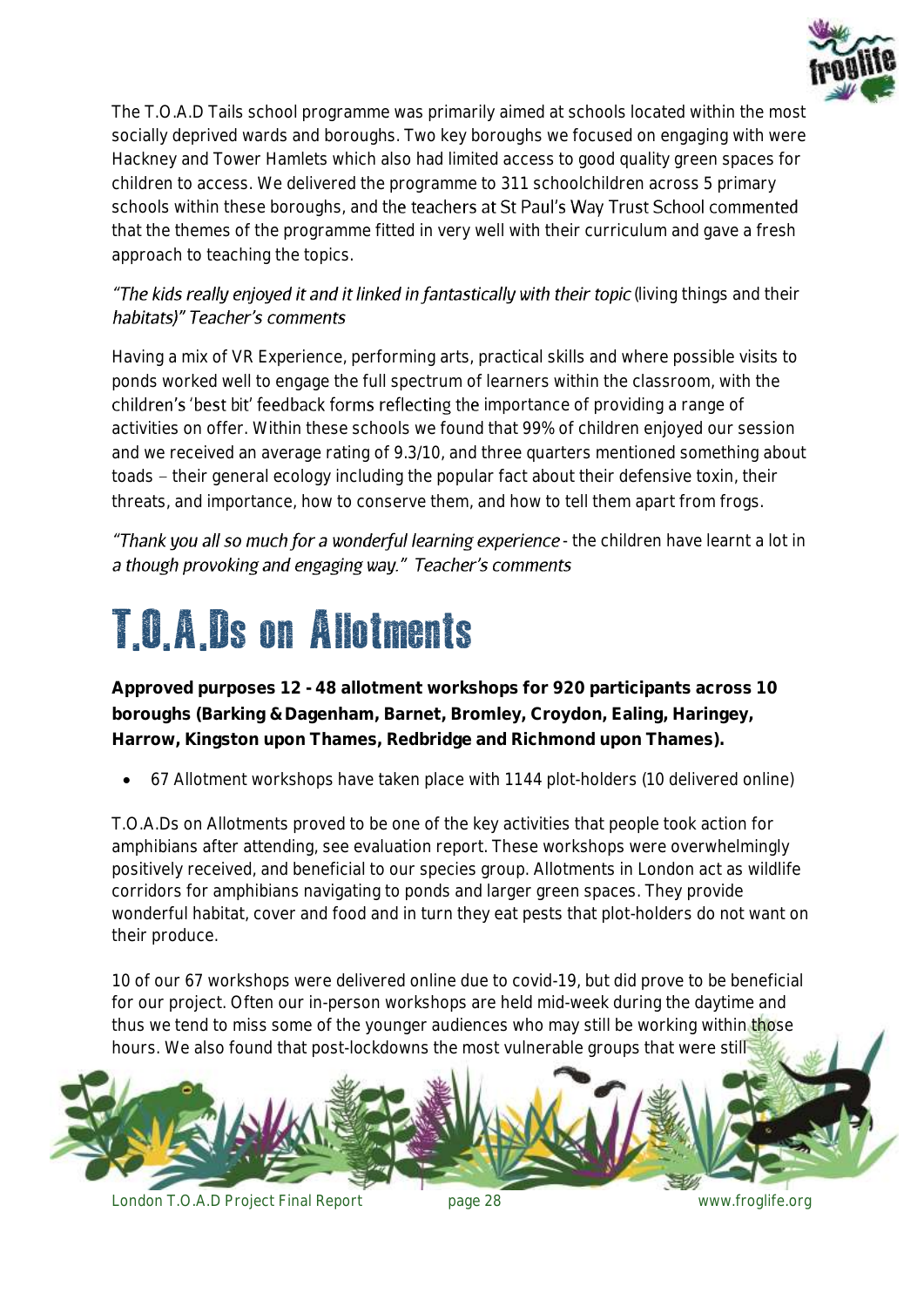

shielding could be engaged with online as some were not yet visiting their plots. The online workshops were delivered in the evenings, and were often open to a group of allotments, for example the London borough of Bromley encouraged all council managed plot-holders to join 1 for 3 workshops we delivered.

An element of these workshops was to do pop-ups, so the London T.O.A.D team also spent time teaching in community gardens and social housing estate community spaces. One of these pop-ups was actually held at HMP High Downs in Sutton. The group were all keen participants from the prisoner gardening team who had created a pond earlier in the year, and enjoyed the opportunity to learn more about wildlife.

# <span id="page-28-0"></span>Species Recording; Citizen Science

#### Approved purposes 13 - **Promoting the T.O.A.D Recording App (reusing Froglife's** existing App) at all Froglife's events, social media, website and the media.

The Recording App, Dragon Finder, has been promoted at all public engagement events, and will continue to be promoted by Froglife in the future. This citizen science element is important to keep wildlife conservation accessible, as not everyone will be able to confidently identify the amphibians and reptiles around them. The app has allowed people to submit images and notes about the animals they are finding in local green spaces and gardens. The London T.O.A.D project has been able to update the app to both work for modern devices and leave a legacy for the project where people can continue to have easy, digestible information about herpetofauna at their fingertips.

### <span id="page-28-1"></span>Evaluation & Funder Acknowledgment

#### *Approved purposes 14 - Ongoing evaluation and acknowledging National Lottery support.*

The London T.O.A.D project has worked with an external evaluator, Helen Firminger, throughout the duration of the project. Time was spent at the beginning of the project to fine tune our evaluation forms to both collect relevant data that could be used to interpret our impact and to make the forms engaging for the participants to fill out. Evaluation data was collected at all possible events and was collated into a working spreadsheet continually throughout the project, this was an important aspect as it allowed us to regularly review our feedback and make improvements- such as talking about the Dragon Finder App earlier on in T.O.A.Ds on Allotment workshops to give people time to ask questions about how to use it. All created materials for the London T.O.A.D project clearly displayed the NLHF logo,

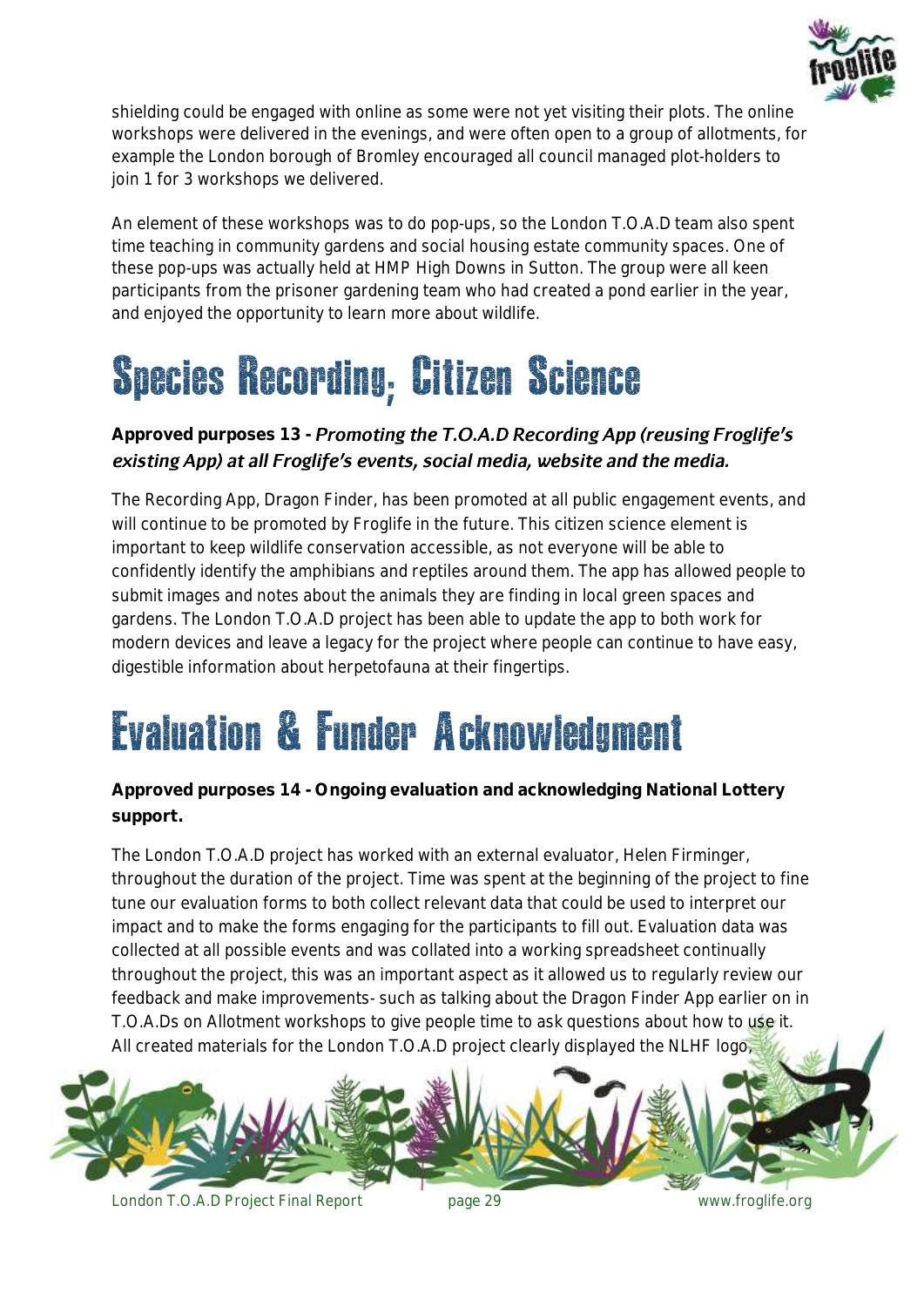

including all online resources. These were updated during the project when NLHF altered their branding.

In addition to this, the project has continued to engage with The National Lottery Heritage Facebook and Twitter accounts sharing project successes and interacting with the Fund's campaigns and hashtags;  $\#$ ThanksToAll  $\#$ HeritageTreasuresDay and the  $\#$ ThumbsUp posts.

### <span id="page-29-0"></span>Other Successes

### <span id="page-29-1"></span>POLICY CHANGE

**London Borough of Bromley** Common Toads listed as conservation priority species due to their decline within London.

**London Borough of Camden** Freshwater bodies and ponds listed as priority habitats due to the decline in good quality aquatic habitat and wider effect on amphibians and other wildlife needing water within London.

**London Borough of Ealing** Common Toads listed as conservation priority species due to their decline within London and Ponds and Standing water habitats listed as priority habitats.

**London Borough of Harrow** Banning of pesticide use on all Harrow council owned green spaces, including managed allotments, due to effect on wider wildlife including amphibians.

**London Borough of Lewisham** Common Toads listed as conservation priority species due to their decline within London and Ponds and Standing water habitats listed as priority habitats.

### <span id="page-29-2"></span>Sustainable Project of the Year Shortlist

In May 2021, the London T.O.A.D project was shortlisted for Sustainable Project of the Year in the 2021 Museums & Heritage Awards. The project was shortlisted as an excellent example of sustainable practice, and although the project did not win, we were delighted to have been chosen and recognized for our sustainable practices.

"It's been great to see such innovation from projects large and small. In the midst of the climate crisis, it's these innovations which will help secure the future of the planet and allow *the heritage sector to continue to thrive. Drew Bennellick, Head of Land and Nature Policy at The National Lottery Heritage Fund*

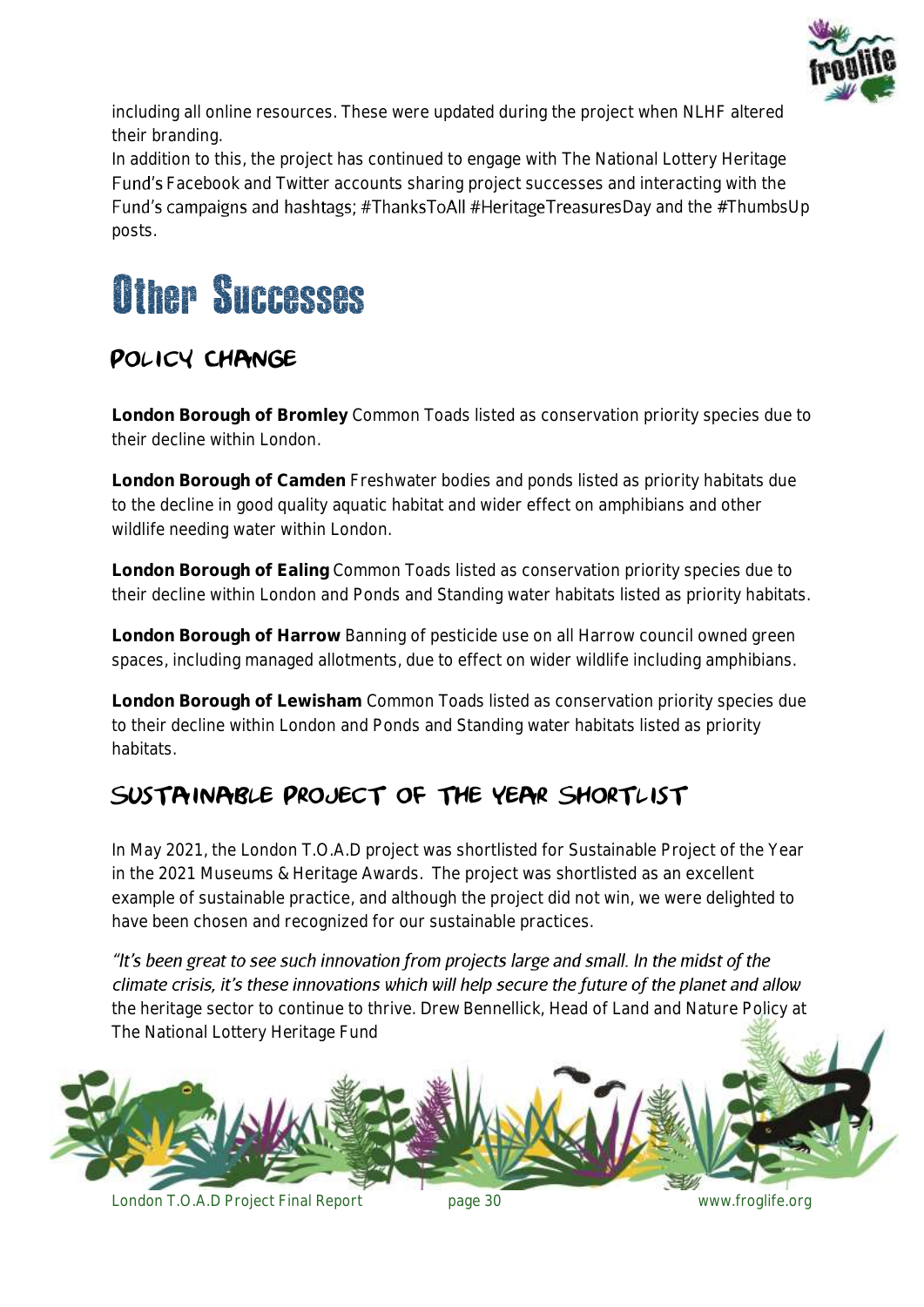

The full sustainability report for London T.O.A.D can be found at [\\FILESERVER\Projects\Active\London Tails of Amphibian Discovery \(TOAD\)\Main](file://///FILESERVER/Projects/Active/London%20Tails%20of%20Amphibian%20Discovery%20(TOAD)/Main%20Project/Project%20Management/Sustainability%20Report)  [Project\Project Management\Sustainability Report.](file://///FILESERVER/Projects/Active/London%20Tails%20of%20Amphibian%20Discovery%20(TOAD)/Main%20Project/Project%20Management/Sustainability%20Report)

#### <span id="page-30-0"></span>Xavier Mahele; work experience student to trustee

In late 2018, Xavier Mahele got in touch with the London T.O.A.D project manager to request to do two weeks of school work experience with the team in the following summer. From that point onwards Xavier has very much become part of the London T.O.A.D and Froglife family, his interest and enthusiasm for the project's work and herpetology was inspiring. The project team encouraged Xavier to further his journey and suggested that he be considered for a position on Froglife's trustee board, of which he was awarded after impressing the board of trustees, and following a year of attending meeting along with mentorship from a senior trustee. He is also currently an undergraduate student at Imperial College London studying ecology and also a visiting student with the amphibian disease research group at the ZSL Institute of Zoology.

*I decided to get involved with Froglife three years ago, for my work experience in year 11,*  after reading about Froglife on the internet and using Froglife's 'Just add water' guide to *build my first pond. I had a great time helping out the London Tails of Amphibian Discovery*  (T.O.A.D) team with events, school visits and many hours of newt catching! I've been coming *back ever since to help with all things herpetology! – Xavier Mahele.*

#### <span id="page-30-1"></span>Media Impact

Over the course of the London T.O.A.D project, the team have worked with media outlets to share project successes and engage the wider public with common toads and other amphibians. Below is a list of the project's output.

| 10/18 - Evening Standard Newspaper | 03/21 - CJ Wildlife Newsletter Online |
|------------------------------------|---------------------------------------|
| 02/19 - BBC London TV              | 04/21 - BBC Radio Leicester Radio     |
| 07/19 - Ham&High Newspaper         | 08/21 - West London Gazette Newspaper |
| 09/19 - Bexley Mercury Newspaper   | 09/21 - Morley Radio                  |
| 12/19 - Horsenden Hill Short film  | 09/21 - Katie Garrett Short Film      |
| 01/20 - Resonance FM Radio         | 10/21 Greener City Fund Short Film    |

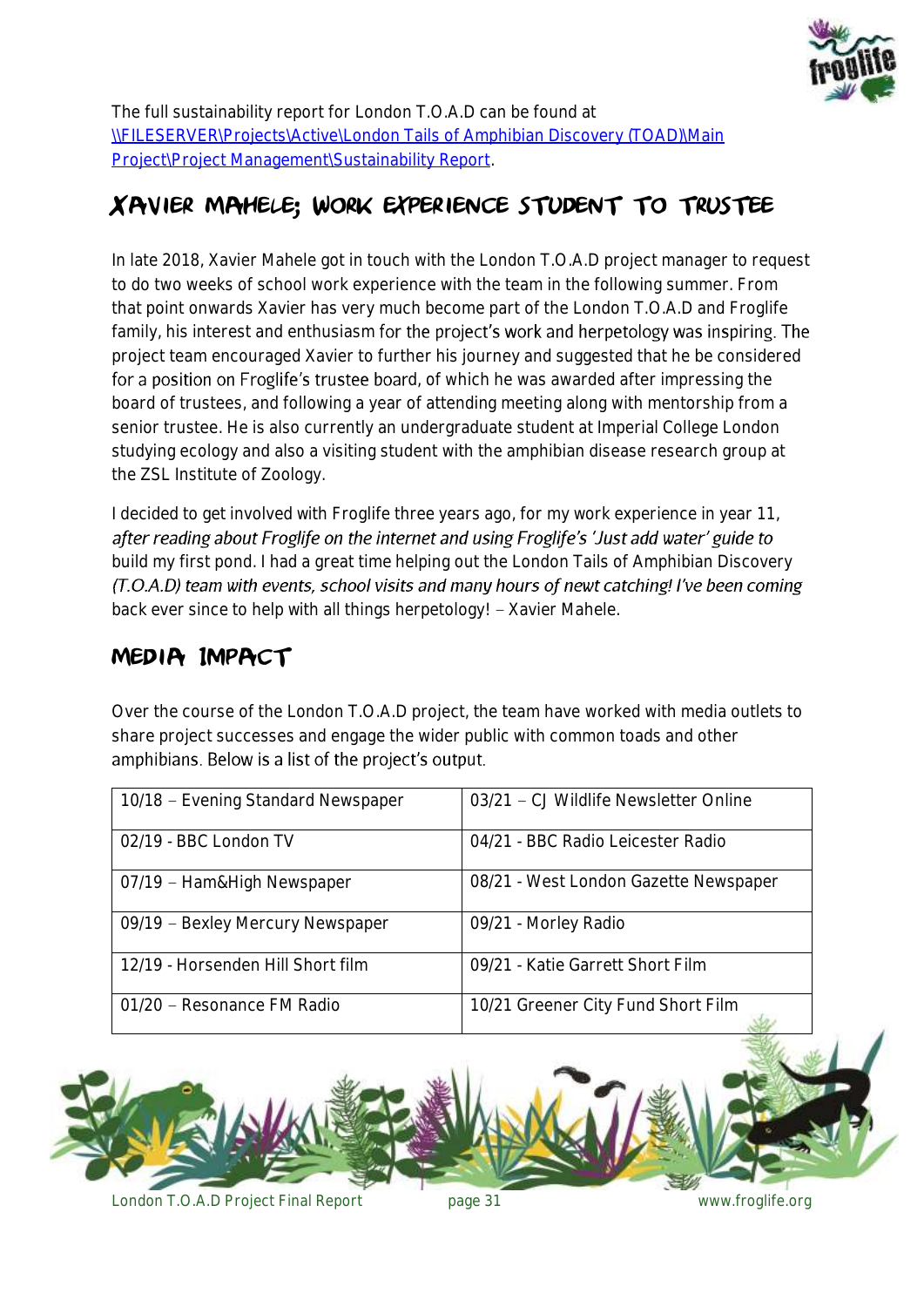

| 02/20 - London City Hall Talk            | 11/21 - SpaceAndPeople National Rail     |
|------------------------------------------|------------------------------------------|
|                                          | Online                                   |
|                                          |                                          |
| 04/20 - Brixton Blog online              | 01/22 - Epping Forest Echo Newspaper     |
|                                          |                                          |
| 05/20 - Street Art Rescue Blog Online    | 01/22 - NAEE Article Online              |
|                                          |                                          |
| 05/20 - Westcombe News Newspaper         | 02/22 - #ActForEaling Newsletter Online  |
|                                          |                                          |
| 06/20 - BBC Countryfile TV               | 02/22 - Lambeth Talk Online              |
|                                          |                                          |
| 07/20 - Ealing Allotment partnership     | 02/22 - Love Lambeth Blog Online         |
| Newsletter Online                        |                                          |
|                                          |                                          |
| 10/20 - Epping Forest Echo Newspaper     | 02/22 - 'The Wild Show' YouTube          |
|                                          | Livestream                               |
|                                          |                                          |
| 11/20 - National Allotment Society       | 03/22 - Spring/ Summer Natterchat        |
| Newsletter Online                        |                                          |
|                                          | <b>Newsletter</b>                        |
| 02/21 - The Royal Parks Podcast          | 03/22 - Wild City by Florence Wilkinson, |
|                                          |                                          |
|                                          | <b>Book</b>                              |
|                                          |                                          |
| 03/21 - Epping Forest Guardian Newspaper |                                          |
|                                          |                                          |

London T.O.A.D Short Film:<https://www.youtube.com/watch?v=xZ4CCAsCzvg>

#### <span id="page-31-0"></span>PARTNERSHIP WITH LEAPING FORWARD FOR DEMENTIA

#### project

During the course of the London T.O.A.D project, Froglife launched the third phase of their national Dementia projects within London. A decision was made to focus this project within two boroughs that the London T.O.A.D project had made a significant impact and built-up strong landowner and community partnerships. For this reason, the two boroughs with Nature Trails were selected, Lambeth and Ealing. You can find out more about the Leaping Forward for Dementia project at [https://www.froglife.org/leaping-forward-for-dementia-in](https://www.froglife.org/leaping-forward-for-dementia-in-london/)[london/.](https://www.froglife.org/leaping-forward-for-dementia-in-london/)

This progressive handover of site contacts has created a wonderful legacy element for the London T.O.A.D Project as the green spaces we restored or improved are now being used for those in the community that can greatly benefit from them.